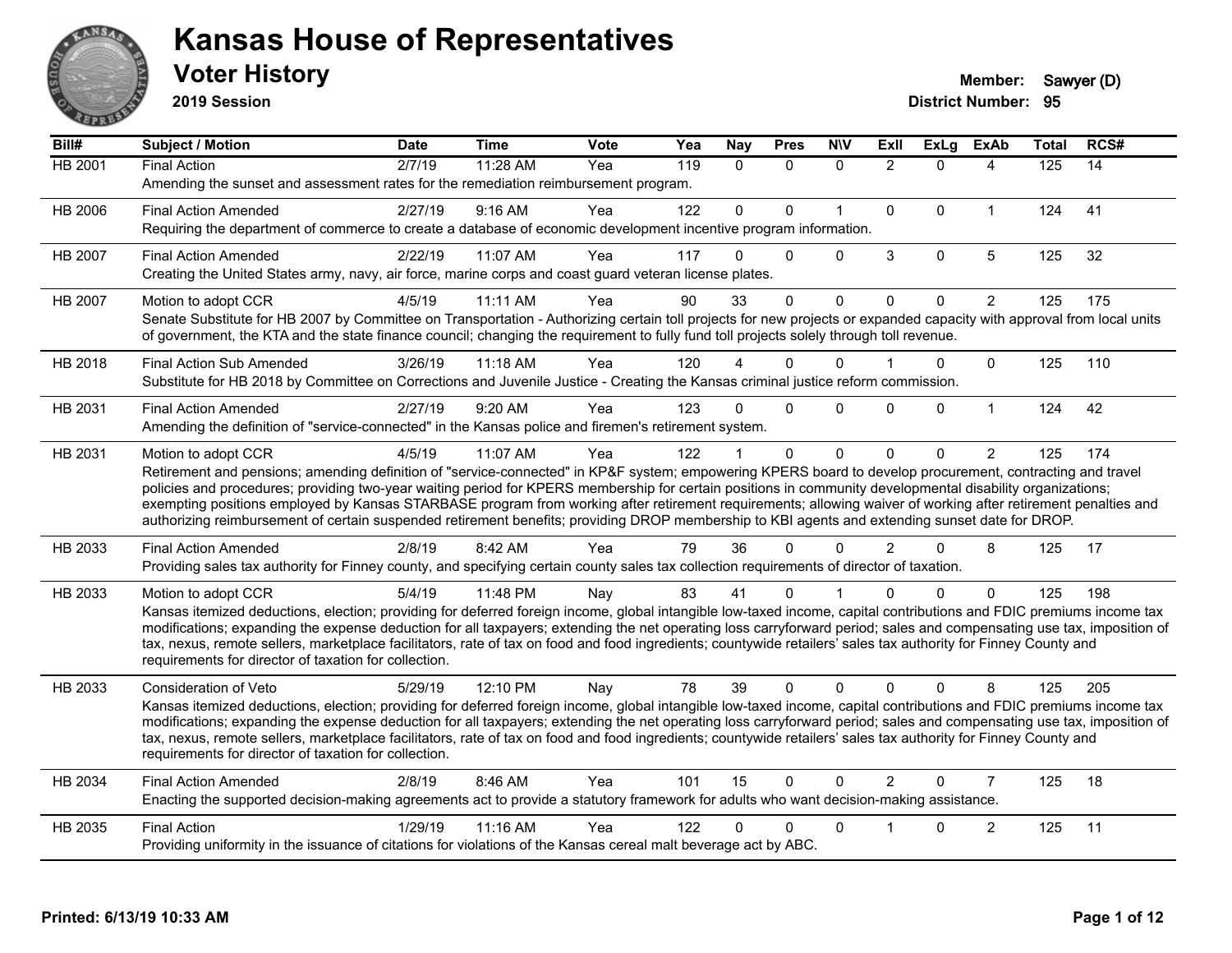

**2019 Session**

**Voter History Member:** Sawyer (D)

| Bill#          | Subject / Motion                                                                                                                                                 | <b>Date</b> | <b>Time</b> | Vote | Yea | <b>Nay</b>     | <b>Pres</b>  | <b>N\V</b>   | ExII           | ExLg           | <b>ExAb</b>    | <b>Total</b>     | RCS#             |
|----------------|------------------------------------------------------------------------------------------------------------------------------------------------------------------|-------------|-------------|------|-----|----------------|--------------|--------------|----------------|----------------|----------------|------------------|------------------|
| <b>HB 2035</b> | Motion to Concur                                                                                                                                                 | 3/26/19     | 12:29 PM    | Yea  | 122 | 2              | $\Omega$     | $\mathbf{0}$ |                | $\Omega$       | $\mathbf{0}$   | $\overline{125}$ | $\overline{142}$ |
|                | Providing uniformity in the issuance of citations for violations of the Kansas cereal malt beverage act by ABC.                                                  |             |             |      |     |                |              |              |                |                |                |                  |                  |
| HB 2038        | <b>Final Action</b>                                                                                                                                              | 2/7/19      | 11:29 AM    | Yea  | 114 | 5              | $\mathbf{0}$ | $\mathbf{0}$ | $\overline{2}$ | $\Omega$       | $\overline{A}$ | 125              | 15               |
|                | Revoking spousal inheritance rights upon divorce.                                                                                                                |             |             |      |     |                |              |              |                |                |                |                  |                  |
| HB 2038        | Mot to Concur in Conference                                                                                                                                      | 4/5/19      | 5:17 PM     | Yea  | 120 | $\mathbf 0$    | $\pmb{0}$    | $\mathbf 0$  | $\Omega$       | $\pmb{0}$      | 5              | 125              | 187              |
|                | Revoking spousal inheritance rights upon divorce.                                                                                                                |             |             |      |     |                |              |              |                |                |                |                  |                  |
| HB 2039        | <b>Final Action Amended</b>                                                                                                                                      | 2/7/19      | 11:30 AM    | Yea  | 119 | $\Omega$       | $\mathbf{0}$ | $\Omega$     | $\overline{a}$ | $\Omega$       | 4              | 125              | 16               |
|                | Extending recognition of tribal court judgments pursuant to supreme court rules.                                                                                 |             |             |      |     |                |              |              |                |                |                |                  |                  |
| HB 2039        | Motion to adopt CCR                                                                                                                                              | 4/5/19      | 3:00 PM     | Yea  | 121 | $\Omega$       | $\mathbf{0}$ | 0            | $\Omega$       | $\mathbf{0}$   | 4              | 125              | 181              |
|                | Updating laws concerning limited liability companies; exempting animal shelters from registration requirements as charitable organizations.                      |             |             |      |     |                |              |              |                |                |                |                  |                  |
| HB 2041        | <b>Final Action</b>                                                                                                                                              | 3/21/19     | 11:50 AM    | Yea  | 94  | 29             | $\mathbf 0$  | $\mathbf{0}$ | $\Omega$       |                | $\mathbf{1}$   | 125              | 99               |
|                | Prohibiting certain unfair or deceptive acts or practices under a life insurance policy for a living organ donor.                                                |             |             |      |     |                |              |              |                |                |                |                  |                  |
| HB 2044        | <b>Final Action</b>                                                                                                                                              | 2/6/19      | 11:18 AM    | Yea  | 115 |                | $\mathbf{0}$ | $\Omega$     | 5              |                | 3              | 125              | 12               |
|                | Income tax credit for taxpayer purchases of certain goods and services from qualified vendors providing employment for blind or disabled individuals.            |             |             |      |     |                |              |              |                |                |                |                  |                  |
| HB 2048        | <b>Emergency Final Action Amended</b>                                                                                                                            | 2/27/19     | 11:59 AM    | Yea  | 122 | $\overline{2}$ | $\Omega$     | 0            | $\Omega$       | $\mathbf 0$    | $\mathbf 0$    | 124              | 67               |
|                | Clarifying the definition of comparable offense under the Kansas criminal code.                                                                                  |             |             |      |     |                |              |              |                |                |                |                  |                  |
| HB 2054        | <b>Final Action Amended</b>                                                                                                                                      | 3/26/19     | 11:20 AM    | Yea  | 101 | 23             | $\mathbf 0$  | $\mathbf{0}$ | $\mathbf 1$    | $\mathbf 0$    | $\mathbf{0}$   | 125              | 111              |
|                | Providing for fully-insured association health plans.                                                                                                            |             |             |      |     |                |              |              |                |                |                |                  |                  |
| HB 2063        | <b>Final Action</b>                                                                                                                                              | 2/6/19      | 11:20 AM    | Yea  | 102 | 14             | $\mathbf 0$  | $\mathbf 0$  | 5              | $\mathbf 1$    | 3              | 125              | 13               |
|                | Relating to the applicability of conditions for operating recreational trails.                                                                                   |             |             |      |     |                |              |              |                |                |                |                  |                  |
| HB 2066        | <b>Final Action Amended</b>                                                                                                                                      | 3/21/19     | 12:10 PM    | Yea  | 69  | 54             | $\mathbf{0}$ | $\mathbf 0$  | $\mathbf{0}$   | $\mathbf{1}$   | $\mathbf{1}$   | 125              | 100              |
|                | Expanding medicaid eligibility by enacting the KanCare bridge to a healthy Kansas program.                                                                       |             |             |      |     |                |              |              |                |                |                |                  |                  |
| HB 2070        | <b>Final Action</b>                                                                                                                                              | 2/20/19     | $11:20$ AM  | Yea  | 121 | $\mathbf{0}$   | $\mathbf{0}$ | $\mathbf{0}$ | $\overline{2}$ | $\mathbf 0$    | $\overline{2}$ | 125              | 22               |
|                | Designating a portion of United States highway 75 as the John Armstrong memorial highway.                                                                        |             |             |      |     |                |              |              |                |                |                |                  |                  |
| HB 2070        | Motion to Concur                                                                                                                                                 | 4/4/19      | 10:48 AM    | Yea  | 122 | $\Omega$       | $\pmb{0}$    | 0            |                | $\mathbf 0$    | $\overline{2}$ | 125              | 162              |
|                | Designating a portion of United States highway 75 as the John Armstrong memorial highway and a bridge on United States highway 77 as the SGT Kevin A. Gilbertson |             |             |      |     |                |              |              |                |                |                |                  |                  |
|                | memorial bridge.                                                                                                                                                 |             |             |      |     |                |              |              |                |                |                |                  |                  |
| HB 2082        | <b>Final Action Amended</b>                                                                                                                                      | 3/21/19     | 12:11 PM    | Yea  | 122 | $\mathbf{1}$   | $\mathbf{0}$ | 0            | $\Omega$       | $\overline{1}$ | $\mathbf{1}$   | 125              | 101              |
|                | Allowing pharmacists to administer drugs pursuant to a prescription order.                                                                                       |             |             |      |     |                |              |              |                |                |                |                  |                  |
| HB 2084        | <b>Final Action Amended</b>                                                                                                                                      | 2/27/19     | 9:23 AM     | Yea  | 94  | 29             | $\mathbf 0$  | 0            | 0              | $\pmb{0}$      | 1              | 124              | 43               |
|                | Amending the Kansas 911 act.                                                                                                                                     |             |             |      |     |                |              |              |                |                |                |                  |                  |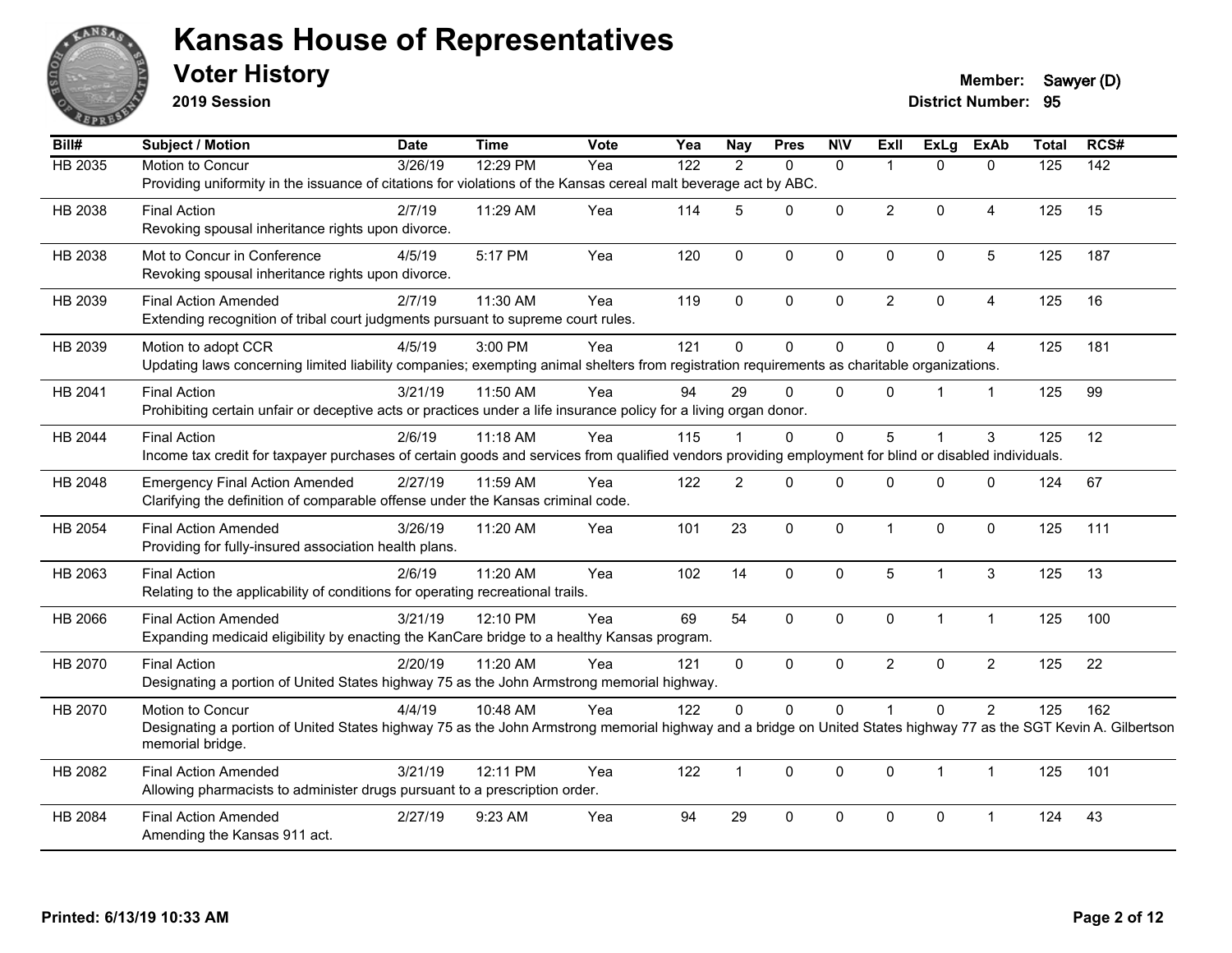

**2019 Session**

| Bill#   | Subject / Motion                                                                                                                                                                                                         | <b>Date</b> | <b>Time</b> | <b>Vote</b> | Yea | <b>Nay</b>     | <b>Pres</b>  | <b>N\V</b>   | ExII           | <b>ExLg</b> | <b>ExAb</b>    | <b>Total</b> | RCS# |
|---------|--------------------------------------------------------------------------------------------------------------------------------------------------------------------------------------------------------------------------|-------------|-------------|-------------|-----|----------------|--------------|--------------|----------------|-------------|----------------|--------------|------|
| HB 2084 | Motion to Concur<br>Amending the Kansas 911 act.                                                                                                                                                                         | 4/4/19      | 10:57 AM    | Yea         | 87  | 35             | $\Omega$     | $\mathbf{0}$ | $\overline{1}$ | $\Omega$    | $\overline{2}$ | 125          | 163  |
| HB 2085 | <b>Final Action Amended</b><br>Concerning requirements for the reinstatement of a forfeited benefit unit of a rural water district.                                                                                      | 2/22/19     | 11:08 AM    | Yea         | 117 | $\mathbf{0}$   | $\Omega$     | $\Omega$     | 3              | $\Omega$    | 5              | 125          | 33   |
| HB 2085 | Mot to Concur in Conference<br>Extending the repayment period for municipal loans for public water supply projects and clarifying the reinstatement requirements for rural water district forfeited<br>benefit units.    | 4/4/19      | 10:59 AM    | Yea         | 122 | $\mathbf 0$    | 0            | 0            | $\overline{1}$ | $\Omega$    | $\overline{2}$ | 125          | 164  |
| HB 2087 | <b>Final Action Amended</b><br>Allowing certain light screening material on motor vehicle windows.                                                                                                                       | 2/21/19     | 11:20 AM    | Yea         | 116 | $\mathbf{1}$   | $\mathbf 0$  | 0            | 4              | 1           | 3              | 125          | 26   |
| HB 2087 | Motion to adopt CCR<br>Changing the definition of school bus for purposes of the motor-fuel tax law.                                                                                                                     | 4/5/19      | 11:14 AM    | Yea         | 123 | $\mathbf{0}$   | 0            | 0            | $\Omega$       | 0           | $\overline{2}$ | 125          | 176  |
| HB 2097 | <b>Final Action</b><br>Providing method for calculating cost of keeping civil prisoners in county jail.                                                                                                                  | 2/21/19     | 11:21 AM    | Yea         | 116 | $\mathbf{1}$   | $\mathbf{0}$ | $\Omega$     | $\overline{4}$ | 1           | 3              | 125          | 27   |
| HB 2101 | <b>Final Action Amended</b><br>Updating state credit union statutes.                                                                                                                                                     | 2/22/19     | 11:09 AM    | Yea         | 116 | $\mathbf{1}$   | 0            | 0            | 3              | 0           | 5              | 125          | 34   |
| HB 2103 | <b>Final Action</b><br>Amending the revised Kansas code for care of children to provide requirements for placement of a child in a qualified residential treatment program.                                              | 2/27/19     | 9:24 AM     | Yea         | 122 | $\mathbf{1}$   | $\mathbf 0$  | 0            | $\Omega$       | 0           |                | 124          | 44   |
| HB 2103 | Motion to Concur<br>Amending the revised Kansas code for care of children to provide requirements for placement of a child in a qualified residential treatment program.                                                 | 4/4/19      | 11:02 AM    | Yea         | 120 | $\overline{2}$ | $\Omega$     | $\Omega$     |                | $\Omega$    | 2              | 125          | 165  |
| HB 2104 | <b>Final Action Amended</b><br>Amendments related to driving under the influence, including preliminary screening tests, implied consent advisories and test refusal.                                                    | 2/21/19     | 11:22 AM    | Yea         | 117 | 0              | $\mathbf{0}$ | $\Omega$     | 4              |             | 3              | 125          | 28   |
| HB 2105 | <b>Final Action</b><br>Updating laws concerning limited liability companies.                                                                                                                                             | 2/21/19     | 11:23 AM    | Yea         | 117 | 0              | $\mathbf 0$  | $\mathbf 0$  | 4              | 1           | 3              | 125          | 29   |
| HB 2118 | <b>Final Action Amended</b><br>Providing income tax credits for aerospace and aviation program graduates and their employers.                                                                                            | 3/27/19     | 8:54 AM     | Yea         | 106 | 18             | $\Omega$     | 0            | $\Omega$       | $\mathbf 0$ | $\mathbf{1}$   | 125          | 149  |
| HB 2119 | <b>Final Action Amended</b><br>Empowering the KPERS board to develop policies and procedures relating to procurement, enter into certain contracts and allow travel for trustees and employees of<br>the system.         | 2/22/19     | 11:10 AM    | Yea         | 117 | $\Omega$       | 0            | $\Omega$     | 3              | $\mathbf 0$ | 5              | 125          | 35   |
| HB 2119 | Motion to adopt CCR<br>Providing for licensed pharmacists to administer certain drugs, authorizing certain business entities to hire physicians and chiropractors and requiring electronic<br>prescriptions for opiates. | 4/5/19      | 5:14 PM     | Yea         | 117 | 3              | $\Omega$     | $\Omega$     | $\Omega$       | $\Omega$    | 5              | 125          | 186  |
| HB 2123 | <b>Final Action</b><br>Amending the Kansas national guard educational assistance act.                                                                                                                                    | 2/20/19     | 11:08 AM    | Yea         | 121 | $\mathbf 0$    | $\mathbf 0$  | 0            | $\overline{2}$ | 0           | $\overline{2}$ | 125          | 23   |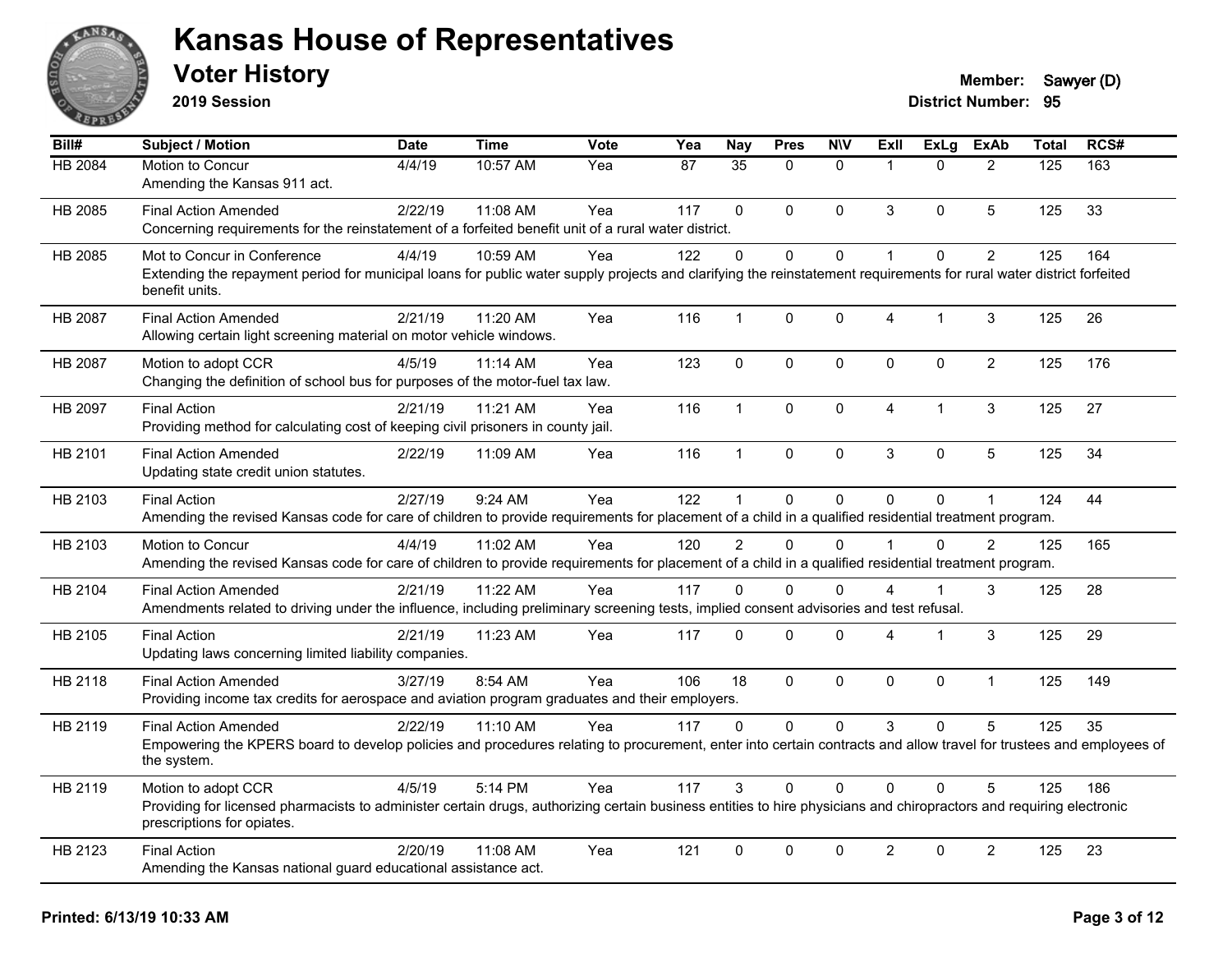

**2019 Session**

| Bill#          | <b>Subject / Motion</b>                                                                                                                                              | <b>Date</b> | <b>Time</b> | Vote | Yea               | <b>Nay</b>     | <b>Pres</b>  | <b>NIV</b>   | <b>ExII</b>    | <b>ExLg</b>  | <b>ExAb</b>    | <b>Total</b> | RCS#            |
|----------------|----------------------------------------------------------------------------------------------------------------------------------------------------------------------|-------------|-------------|------|-------------------|----------------|--------------|--------------|----------------|--------------|----------------|--------------|-----------------|
| <b>HB 2125</b> | <b>Final Action</b>                                                                                                                                                  | 2/21/19     | 11:24 AM    | Yea  | $\frac{115}{115}$ | $\overline{2}$ | $\Omega$     | $\mathbf{0}$ | $\overline{4}$ |              | 3              | 125          | $\overline{30}$ |
|                | Requiring licensees operating a motor vehicle to promptly deliver driver's license upon demand by authorized persons.                                                |             |             |      |                   |                |              |              |                |              |                |              |                 |
| HB 2126        | <b>Final Action Amended</b>                                                                                                                                          | 2/27/19     | 9:25 AM     | Yea  | 113               | 10             | $\mathbf{0}$ | $\mathbf 0$  | 0              | 0            | $\mathbf{1}$   | 124          | 45              |
|                | Regulating the operation of electric-assisted scooters on roads and highways.                                                                                        |             |             |      |                   |                |              |              |                |              |                |              |                 |
| HB 2126        | Motion to adopt CCR                                                                                                                                                  | 4/5/19      | 11:16 AM    | Yea  | 123               | $\mathbf 0$    | $\mathbf 0$  | $\mathbf 0$  | $\Omega$       | 0            | $\overline{2}$ | 125          | 177             |
|                | Adopting the Driver's Privacy Protection Act.                                                                                                                        |             |             |      |                   |                |              |              |                |              |                |              |                 |
| HB 2127        | <b>Final Action</b>                                                                                                                                                  | 2/21/19     | 11:25 AM    | Yea  | 117               | 0              | $\mathbf 0$  | $\Omega$     | 4              | $\mathbf{1}$ | 3              | 125          | 31              |
|                | Eliminating the marking requirements for certain truck and truck tractors.                                                                                           |             |             |      |                   |                |              |              |                |              |                |              |                 |
|                |                                                                                                                                                                      |             |             |      |                   |                |              |              |                |              |                |              |                 |
| HB 2133        | <b>Final Action Amended</b>                                                                                                                                          | 3/13/19     | 11:22 AM    | Yea  | 121               | $\overline{2}$ | $\pmb{0}$    | $\mathbf 0$  | 0              | $\pmb{0}$    | $\mathbf{1}$   | 124          | 84              |
|                | Required reporting for entities who deliver alcoholic liquors to consumers.                                                                                          |             |             |      |                   |                |              |              |                |              |                |              |                 |
| HB 2137        | <b>Final Action</b>                                                                                                                                                  | 3/26/19     | 11:21 AM    | Yea  | 124               | $\Omega$       | $\mathbf{0}$ | $\mathbf{0}$ | 1              | $\Omega$     | $\mathbf{0}$   | 125          | 112             |
|                | Legislative review of exceptions to disclosure of public records under the Kansas open records act.                                                                  |             |             |      |                   |                |              |              |                |              |                |              |                 |
| HB 2140        | <b>Final Action</b>                                                                                                                                                  | 2/27/19     | 9:27 AM     | Yea  | 123               | $\Omega$       | $\Omega$     | $\mathbf{0}$ | $\Omega$       | 0            | $\mathbf{1}$   | 124          | 46              |
|                | Allowing agents of the KBI to participate in the Kansas DROP act and extending the sunset date for the act.                                                          |             |             |      |                   |                |              |              |                |              |                |              |                 |
| HB 2140        | Motion to adopt CCR                                                                                                                                                  | 5/4/19      | 10:04 PM    | Yea  | 98                | 26             | 0            | $\mathbf{1}$ | $\Omega$       | 0            | $\mathbf 0$    | 125          | 197             |
|                | Providing sales tax authority for Dickinson, Finney, Jackson, Russell, Thomas and Wabaunsee counties; specifying certain county sales tax collection requirements of |             |             |      |                   |                |              |              |                |              |                |              |                 |
|                | director of taxation; and providing a sales tax exemption for sales of certain coins or bullion.                                                                     |             |             |      |                   |                |              |              |                |              |                |              |                 |
| HB 2143        | <b>Final Action</b>                                                                                                                                                  | 2/20/19     | 11:09 AM    | Yea  | 121               | 0              | $\mathbf{0}$ | $\mathbf{0}$ | $\overline{2}$ | $\Omega$     | $\overline{2}$ | 125          | 24              |
|                | Updating the version of risk-based capital instructions in effect.                                                                                                   |             |             |      |                   |                |              |              |                |              |                |              |                 |
| HB 2144        | <b>Emergency Final Action Amended</b>                                                                                                                                | 2/27/19     | 12:02 PM    | Nay  | 84                | 40             | $\mathbf 0$  | $\mathbf 0$  | 0              | 0            | $\mathbf 0$    | 124          | 68              |
|                | Budget and taxing authority of community colleges; articulation of credits; and student residency requirements.                                                      |             |             |      |                   |                |              |              |                |              |                |              |                 |
|                |                                                                                                                                                                      |             |             |      |                   |                |              |              |                |              |                |              |                 |
| HB 2144        | Mot to Concur in Conference<br>Requiring community colleges to publish certain taxpayer and student transparency data.                                               | 4/4/19      | 11:06 AM    | Yea  | 116               | 6              | $\mathbf 0$  | $\mathbf 0$  | 1              | 0            | $\overline{c}$ | 125          | 166             |
|                |                                                                                                                                                                      |             |             |      |                   |                |              |              |                |              |                |              |                 |
| HB 2147        | <b>Final Action Amended</b>                                                                                                                                          | 2/27/19     | 9:28 AM     | Yea  | 123               | $\mathbf{0}$   | $\mathbf{0}$ | $\mathbf{0}$ | $\Omega$       | $\Omega$     | 1              | 124          | 47              |
|                | Increasing bond maturity limitations in the Kansas rural housing incentive district act.                                                                             |             |             |      |                   |                |              |              |                |              |                |              |                 |
| HB 2154        | <b>Final Action</b>                                                                                                                                                  | 3/27/19     | 8:56 AM     | Yea  | 111               | 12             | 1            | $\mathbf 0$  | 0              | 0            | $\overline{1}$ | 125          | 150             |
|                | Making unemployment benefits available for federal and state employees who are required to work without pay.                                                         |             |             |      |                   |                |              |              |                |              |                |              |                 |
| HB 2160        | <b>Final Action Amended</b>                                                                                                                                          | 3/8/19      | 8:38 AM     | Yea  | 112               | $\overline{7}$ | $\mathbf 0$  | $\mathbf 0$  | 0              | $\mathbf{1}$ | $\overline{4}$ | 124          | 78              |
|                | Providing sales tax authority for Wabaunsee county.                                                                                                                  |             |             |      |                   |                |              |              |                |              |                |              |                 |
| HB 2167        | <b>Final Action Amended</b>                                                                                                                                          | 2/27/19     | 9:34 AM     | Nav  | 63                | 60             | $\mathbf 0$  | $\Omega$     | $\Omega$       | 0            | -1             | 124          | 48              |
|                | Establishing a system for the transfer of certain deer hunting permits to nonresidents.                                                                              |             |             |      |                   |                |              |              |                |              |                |              |                 |
|                |                                                                                                                                                                      |             |             |      |                   |                |              |              |                |              |                |              |                 |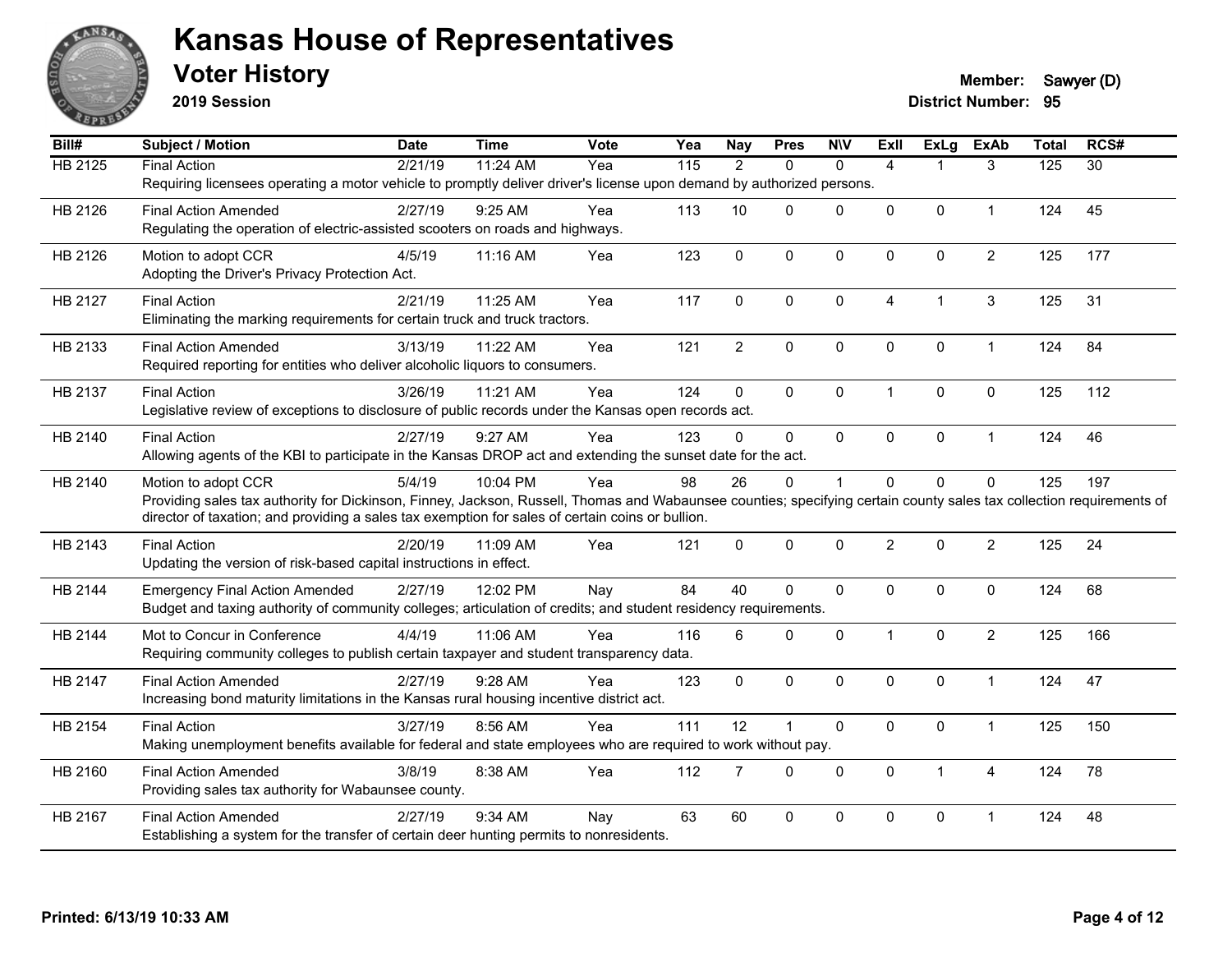

**2019 Session**

| Bill#          | <b>Subject / Motion</b>                                                                                                                                                                                               | <b>Date</b> | <b>Time</b> | <b>Vote</b> | Yea | <b>Nay</b>     | <b>Pres</b>    | <b>NIV</b>   | ExII           | <b>ExLg</b> | <b>ExAb</b>    | <b>Total</b> | RCS# |
|----------------|-----------------------------------------------------------------------------------------------------------------------------------------------------------------------------------------------------------------------|-------------|-------------|-------------|-----|----------------|----------------|--------------|----------------|-------------|----------------|--------------|------|
| <b>HB 2167</b> | Motion to adopt CCR                                                                                                                                                                                                   | 4/5/19      | 6:17 PM     | Yea         | 114 | 3              | $\Omega$       | 3            | $\Omega$       | $\Omega$    | 5              | 125          | 189  |
|                | Senate Substitute for HB 2167 by Committee on Agriculture and Natural Resources - Establishing a commercial industrial hemp program.                                                                                  |             |             |             |     |                |                |              |                |             |                |              |      |
| HB 2168        | <b>Final Action Amended</b>                                                                                                                                                                                           | 2/27/19     | $9:35$ AM   | Yea         | 122 |                | 0              | $\Omega$     | $\Omega$       | $\Omega$    | 1              | 124          | 49   |
|                | Authorizing the state board of regents to sell and convey certain real property in Cherokee, Riley, Saline and Douglas counties on behalf of Kansas state university and<br>the university of Kansas.                 |             |             |             |     |                |                |              |                |             |                |              |      |
| HB 2173        | <b>Final Action Amended</b><br>Establishing a commercial industrial hemp program.                                                                                                                                     | 3/26/19     | 11:22 AM    | Yea         | 119 | 5              | 0              | $\mathbf 0$  | $\mathbf{1}$   | 0           | $\mathbf 0$    | 125          | 113  |
| HB 2174        | <b>Final Action</b><br>Extending the sunset date of the state use law for five years.                                                                                                                                 | 2/27/19     | 9:36 AM     | Yea         | 123 | $\mathbf 0$    | 0              | $\mathbf 0$  | $\mathbf 0$    | $\mathbf 0$ | $\mathbf{1}$   | 124          | 50   |
| HB 2177        | <b>Final Action</b><br>Pertaining to the accounting treatment of certain derivative instruments of fixed index annuities.                                                                                             | 2/27/19     | 9:38 AM     | Yea         | 122 | $\overline{2}$ | 0              | $\mathbf 0$  | $\mathbf 0$    | $\Omega$    | $\mathbf 0$    | 124          | 51   |
| HB 2177        | Motion to adopt CCR<br>Updating accounting and reporting requirements of hedging transactions, risk-based capital instructions and enterprise risk reports and updating definitions for<br>fraudulent insurance acts. | 4/5/19      | 3:04 PM     | Yea         | 120 | $\overline{1}$ | $\Omega$       | $\Omega$     | $\Omega$       | $\Omega$    | 4              | 125          | 182  |
| HB 2178        | <b>Final Action Amended</b><br>Amending the Kansas underground utility damage prevention act.                                                                                                                         | 2/27/19     | 9:39 AM     | Yea         | 122 | $\overline{2}$ | 0              | $\mathbf 0$  | $\mathbf 0$    | $\Omega$    | $\mathbf 0$    | 124          | 52   |
| HB 2178        | Motion to Concur<br>Amending the Kansas underground utility damage prevention act.                                                                                                                                    | 4/1/19      | 2:17 PM     | Yea         | 120 | $\mathbf 0$    | 0              | $\mathbf{1}$ | $\overline{1}$ | $\mathbf 0$ | 3              | 125          | 160  |
| HB 2179        | <b>Final Action</b><br>Adopting the Driver's Privacy Protection Act.                                                                                                                                                  | 3/25/19     | 10:32 AM    | Yea         | 124 | $\mathsf 0$    | 0              | $\mathbf 0$  | $\mathbf{1}$   | 0           | $\pmb{0}$      | 125          | 102  |
| HB 2185        | <b>Final Action Amended</b><br>Clarifying the naturopathic medicine scope of practice to include diagnostic imaging.                                                                                                  | 2/27/19     | 9:40 AM     | Yea         | 123 | $\overline{1}$ | 0              | $\mathbf 0$  | $\mathbf 0$    | 0           | $\mathbf 0$    | 124          | 53   |
| HB 2188        | <b>Final Action</b><br>Dissolving the White Clay watershed district no. 26, city of Atchison assumes obligations and amending the tax lid relating to the dissolution of any taxing subdivision.                      | 3/19/19     | 11:20 AM    | Yea         | 125 | $\Omega$       | $\overline{0}$ | $\Omega$     | $\Omega$       | $\Omega$    | $\Omega$       | 125          | 88   |
| HB 2191        | <b>Final Action</b><br>Amending the procedure for execution of a search warrant for electronically stored information.                                                                                                | 2/27/19     | 9:41 AM     | Yea         | 124 | $\mathbf 0$    | $\Omega$       | 0            | $\mathbf 0$    | 0           | 0              | 124          | 54   |
| HB 2198        | <b>Final Action</b><br>Allowing the use of expedited partner therapy to treat a sexually transmitted disease.                                                                                                         | 2/27/19     | 9:45 AM     | Yea         | 89  | 35             | 0              | $\mathbf 0$  | $\mathbf 0$    | $\Omega$    | $\mathbf 0$    | 124          | 55   |
| HB 2199        | <b>Final Action</b><br>Amending documentation requirements related to preparation of dead bodies.                                                                                                                     | 2/20/19     | 11:10 AM    | Yea         | 120 | $\overline{1}$ | 0              | $\mathbf 0$  | $\overline{2}$ | $\Omega$    | $\overline{2}$ | 125          | 25   |
| HB 2201        | <b>Final Action</b><br>Updating statutory references necessitated by 2012 executive reorganization order no. 41 related to administration of tuberculosis programs.                                                   | 2/25/19     | 11:20 AM    | Yea         | 118 | $\Omega$       | 0              | $\Omega$     |                |             | 4              | 124          | 37   |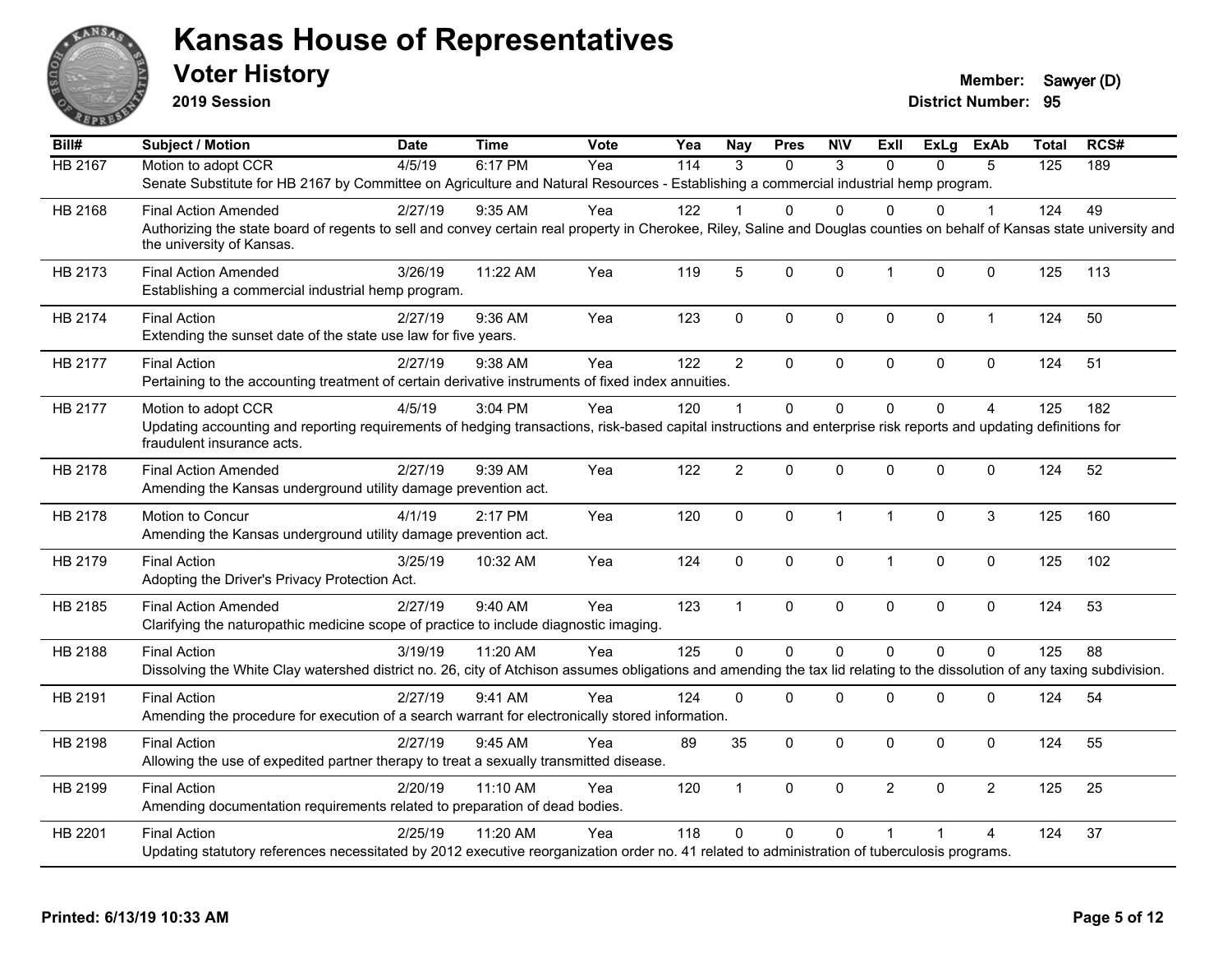

**2019 Session**

| Bill#          | <b>Subject / Motion</b>                                                                                                                                                                                                                                                                                                                              | <b>Date</b> | <b>Time</b> | <b>Vote</b> | Yea | <b>Nay</b>     | <b>Pres</b> | <b>NIV</b>     | Exll         | ExLg     | ExAb           | <b>Total</b> | RCS# |
|----------------|------------------------------------------------------------------------------------------------------------------------------------------------------------------------------------------------------------------------------------------------------------------------------------------------------------------------------------------------------|-------------|-------------|-------------|-----|----------------|-------------|----------------|--------------|----------|----------------|--------------|------|
| <b>HB 2203</b> | <b>Emergency Final Action</b>                                                                                                                                                                                                                                                                                                                        | 2/27/19     | 11:58 AM    | Yea         | 92  | 32             | $\Omega$    | $\Omega$       | $\Omega$     | $\Omega$ | $\Omega$       | 124          | 66   |
|                | Exempting individuals employed by the Kansas academies of U.S. department of defense STARBASE program from KPERS working after retirement requirements<br>and authorizing reimbursement of suspended retirement benefits for certain retirants.                                                                                                      |             |             |             |     |                |             |                |              |          |                |              |      |
| HB 2203        | Motion to adopt CCR<br>Reconciling amendments to certain statutes.                                                                                                                                                                                                                                                                                   | 5/5/19      | 1:04 AM     | Yea         | 121 | $\Omega$       | $\Omega$    | $\overline{4}$ | $\Omega$     | $\Omega$ | $\mathbf{0}$   | 125          | 202  |
| HB 2206        | <b>Final Action</b><br>Changing the bonding and cost requirements for animals taken into custody under a violation of cruelty to animals.                                                                                                                                                                                                            | 2/27/19     | 9:46 AM     | Yea         | 124 | $\Omega$       | $\Omega$    | $\mathbf{0}$   | $\mathbf{0}$ | $\Omega$ | $\mathbf 0$    | 124          | 56   |
| HB 2209        | <b>Final Action</b><br>Authorizing the state board of regents to purchase cybersecurity insurance.                                                                                                                                                                                                                                                   | 2/27/19     | 9:47 AM     | Yea         | 124 | $\Omega$       | $\Omega$    | 0              | $\mathbf 0$  | 0        | $\mathbf 0$    | 124          | 57   |
| HB 2209        | Motion to Adopt CCR<br>Establishing the unclaimed life insurance benefits act, updating certain definitions pertaining to unfair trade practices and association health plans, and providing for<br>third party administrator fees, the purchase of cybersecurity insurance by the Kansas board of regents and certain healthcare benefits coverage. | 4/5/19      | 12:50 PM    | Nay         | 84  | 39             | $\Omega$    | $\Omega$       | $\Omega$     | 0        | $\overline{2}$ | 125          | 180  |
| HB 2211        | <b>Final Action</b><br>Allowing judges to waive or reduce driver's license reinstatement fees.                                                                                                                                                                                                                                                       | 2/27/19     | 9:48 AM     | Yea         | 122 | $\overline{2}$ | $\Omega$    | $\Omega$       | $\Omega$     | $\Omega$ | $\Omega$       | 124          | 58   |
| HB 2214        | <b>Final Action Amended</b><br>Changing the definition of school bus for purposes of the motor-fuel tax law.                                                                                                                                                                                                                                         | 2/27/19     | 9:49 AM     | Yea         | 124 | $\mathbf{0}$   | $\Omega$    | $\mathbf 0$    | $\mathbf{0}$ | $\Omega$ | $\mathbf 0$    | 124          | 59   |
| HB 2214        | Motion to Adopt CCR<br>Senate Substitute for HB 2214 by Committee on Transportation - Providing for an increase in registration fees for electric and hybrid vehicles.                                                                                                                                                                               | 4/5/19      | 3:23 PM     | Yea         | 80  | 41             | $\Omega$    | $\mathbf{0}$   | $\Omega$     | $\Omega$ | 4              | 125          | 183  |
| HB 2215        | <b>Final Action</b><br>Kansas state fair board is authorized to create a nonprofit corporation for the benefit of the state fair.                                                                                                                                                                                                                    | 2/26/19     | 9:23 AM     | Yea         | 122 | $\Omega$       | $\Omega$    | 1              | $\Omega$     | 0        | $\overline{1}$ | 124          | 38   |
| HB 2223        | <b>Emergency Final Action Amended</b><br>Replacing vineyard permits with producer permits to allow individuals to use a wider variety of agricultural products in the production of wine under such permit.                                                                                                                                          | 2/27/19     | 12:03 PM    | Yea         | 124 | $\Omega$       | $\Omega$    | $\mathbf 0$    | $\Omega$     | $\Omega$ | $\Omega$       | 124          | 69   |
| HB 2223        | Motion to adopt CCR<br>Adopting economic development program evaluation and information disclosure regimes and expanding economic development incentive financing to address<br>housing shortages.                                                                                                                                                   | 5/2/19      | 11:35 AM    | Yea         | 123 | $\Omega$       | $\Omega$    |                | $\Omega$     | 0        |                | 125          | 191  |
| HB 2225        | <b>Final Action</b><br>Adding on-track train equipment to the circumstances that a vehicle driver must stop at railroad crossings.                                                                                                                                                                                                                   | 2/27/19     | 9:50 AM     | Yea         | 121 | 3              | $\Omega$    | $\mathbf 0$    | $\mathbf{0}$ | $\Omega$ | $\mathbf 0$    | 124          | 60   |
| HB 2225        | Motion to adopt CCR<br>Senate Substitute for HB 2225 by Committee on Transportation - Providing for an increase in permit fees for oversize or overweight vehicles and required registration<br>for escort vehicle service operators.                                                                                                                | 4/5/19      | 11:19 AM    | Yea         | 91  | 32             | $\Omega$    | $\Omega$       | $\Omega$     | $\Omega$ | $\overline{2}$ | 125          | 178  |
| HB 2239        | <b>Final Action Amended</b><br>Liquor sales by licensees in common consumption areas.                                                                                                                                                                                                                                                                | 2/27/19     | 9:51 AM     | Yea         | 121 | 3              | $\Omega$    | $\Omega$       | $\mathbf{0}$ | $\Omega$ | 0              | 124          | 61   |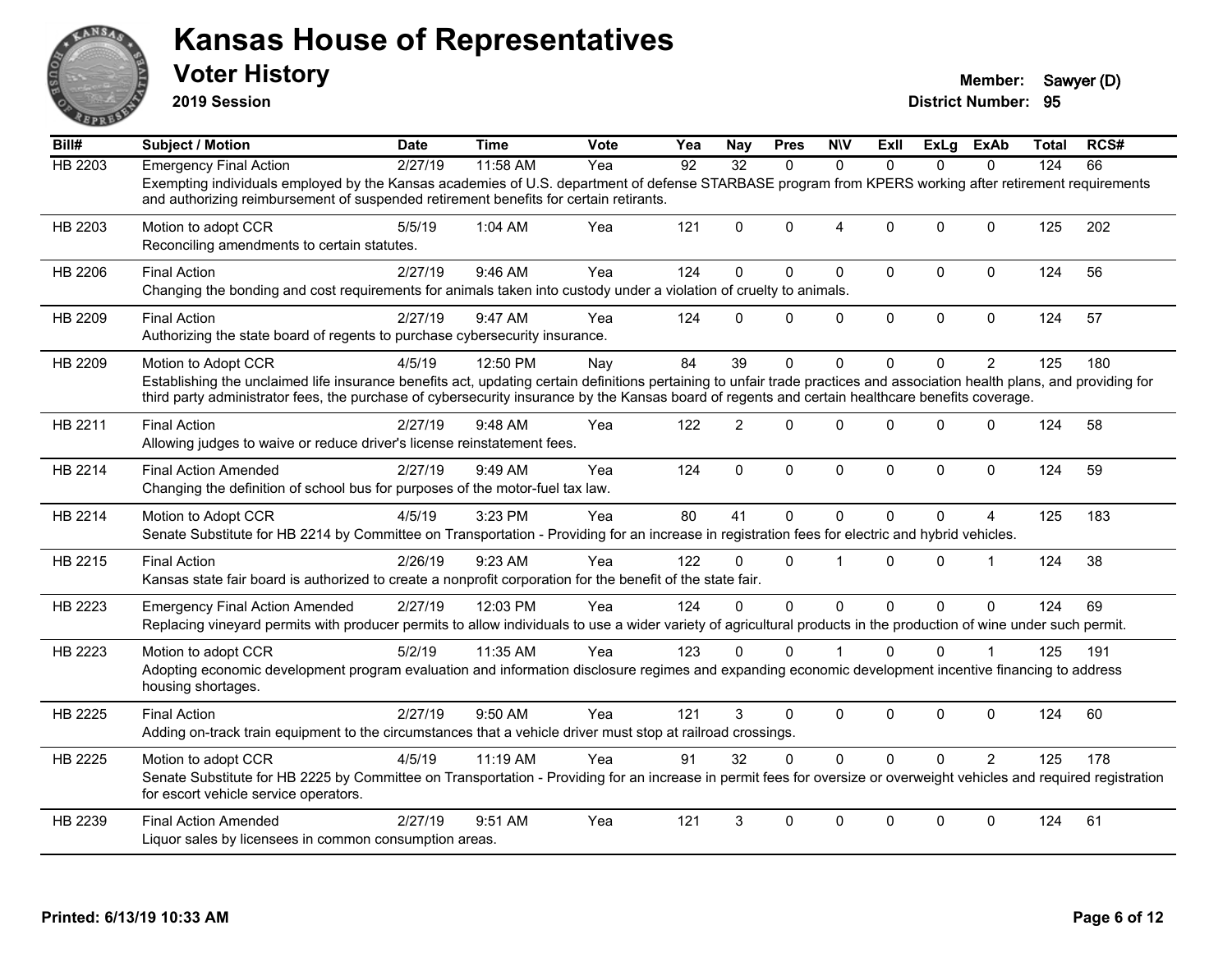

**2019 Session**

| Bill#          | <b>Subject / Motion</b>                                                                                                                                                                                                                                                                                                                       | <b>Date</b> | <b>Time</b> | Vote | Yea            | <b>Nay</b>     | <b>Pres</b>  | <b>N\V</b>     | <b>ExII</b>         | <b>ExLg</b> | <b>ExAb</b>  | <b>Total</b> | RCS# |
|----------------|-----------------------------------------------------------------------------------------------------------------------------------------------------------------------------------------------------------------------------------------------------------------------------------------------------------------------------------------------|-------------|-------------|------|----------------|----------------|--------------|----------------|---------------------|-------------|--------------|--------------|------|
| <b>HB 2243</b> | <b>Final Action Amended</b>                                                                                                                                                                                                                                                                                                                   | 2/27/19     | 9:52 AM     | Yea  | 118            | 6              | $\mathbf{0}$ | $\mathbf{0}$   | $\mathbf{0}$        | $\Omega$    | $\mathbf{0}$ | 124          | 62   |
|                | Exempting animal shelters from registration requirements as a charitable organization.                                                                                                                                                                                                                                                        |             |             |      |                |                |              |                |                     |             |              |              |      |
| HB 2244        | <b>Final Action Amended</b>                                                                                                                                                                                                                                                                                                                   | 3/27/19     | 9:00 AM     | Yea  | 89             | 35             | $\mathbf{0}$ | $\mathbf{0}$   | $\Omega$            | $\Omega$    | $\mathbf{1}$ | 125          | 151  |
|                | Authorizing the use of cannabidiol treatment preparation to treat certain medical conditions.                                                                                                                                                                                                                                                 |             |             |      |                |                |              |                |                     |             |              |              |      |
| HB 2246        | <b>Final Action</b>                                                                                                                                                                                                                                                                                                                           | 2/27/19     | 9:15 AM     | Yea  | 121            | $\mathbf{1}$   | $\pmb{0}$    | $\mathbf 1$    | $\mathsf{O}\xspace$ | 0           | $\mathbf{1}$ | 124          | 40   |
|                | Changing the requirements to begin production on distinctive license plates.                                                                                                                                                                                                                                                                  |             |             |      |                |                |              |                |                     |             |              |              |      |
| HB 2246        | Mot to Concur in Conference                                                                                                                                                                                                                                                                                                                   | 4/5/19      | 3:47 PM     | Nay  | $\overline{7}$ | 114            | $\mathbf 0$  | $\mathbf 0$    | 0                   | 0           | 4            | 125          | 185  |
|                | Changing the requirements to begin production on distinctive license plates and providing for the proud educator, alpha kappa alpha, knights of Columbus and current<br>and veteran members of the United States army, navy, marine corps, air force and coast guard license plates.                                                          |             |             |      |                |                |              |                |                     |             |              |              |      |
| HB 2248        | <b>Final Action</b>                                                                                                                                                                                                                                                                                                                           | 2/27/19     | 9:54 AM     | Yea  | 122            | $\overline{2}$ | $\mathbf{0}$ | $\mathbf{0}$   | $\Omega$            | $\Omega$    | $\mathbf 0$  | 124          | 63   |
|                | Allowing all-terrain vehicles to cross federal or state highways.                                                                                                                                                                                                                                                                             |             |             |      |                |                |              |                |                     |             |              |              |      |
| HB 2248        | Motion to adopt CCR                                                                                                                                                                                                                                                                                                                           | 5/5/19      | 1:20 AM     | Yea  | 110            | 11             | $\mathbf{0}$ | 4              | $\Omega$            | $\Omega$    | $\Omega$     | 125          | 203  |
|                | Delaying enforcement of the scrap metal theft reduction act, transferring responsibility for the scrap metal database to the Kansas bureau of investigation, reducing the                                                                                                                                                                     |             |             |      |                |                |              |                |                     |             |              |              |      |
|                | registration fee for scrap metal dealers and changing scrap metal dealer obligations under the scrap metal theft reduction act; amending the definition of "consumer<br>transaction" and "supplier" in the Kansas consumer protection act.                                                                                                    |             |             |      |                |                |              |                |                     |             |              |              |      |
|                |                                                                                                                                                                                                                                                                                                                                               |             |             |      |                |                |              |                |                     |             |              |              |      |
| <b>HB 2274</b> | <b>Final Action Amended</b>                                                                                                                                                                                                                                                                                                                   | 3/26/19     | 11:28 AM    | Nay  | 85             | 39             | $\mathbf{0}$ | $\Omega$       | 1                   | $\Omega$    | $\mathbf{0}$ | 125          | 114  |
|                | Requiring notification to patients that the effects of a medication abortion may be reversible.                                                                                                                                                                                                                                               |             |             |      |                |                |              |                |                     |             |              |              |      |
| HB 2279        | <b>Emergency Final Action Amended</b>                                                                                                                                                                                                                                                                                                         | 2/27/19     | 12:07 PM    | Yea  | 124            | $\Omega$       | $\mathbf{0}$ | $\mathbf 0$    | $\Omega$            | $\Omega$    | $\mathbf 0$  | 124          | 73   |
|                | Requiring law enforcement officers to provide information about timing of release from custody when an arrest is made following a domestic violence call.                                                                                                                                                                                     |             |             |      |                |                |              |                |                     |             |              |              |      |
| HB 2281        | <b>Final Action</b>                                                                                                                                                                                                                                                                                                                           | 2/27/19     | 9:55 AM     | Yea  | 102            | 22             | $\mathbf{0}$ | $\Omega$       | $\Omega$            | $\Omega$    | $\mathbf{0}$ | 124          | 64   |
|                | Providing that a court order modifying a criminal sentence only modifies the portion of the sentence referenced by the court and not remaining portions of the original                                                                                                                                                                       |             |             |      |                |                |              |                |                     |             |              |              |      |
|                | sentence.                                                                                                                                                                                                                                                                                                                                     |             |             |      |                |                |              |                |                     |             |              |              |      |
| HB 2290        | <b>Final Action Amended</b>                                                                                                                                                                                                                                                                                                                   | 2/27/19     | 9:56 AM     | Yea  | 124            | $\Omega$       | $\mathbf{0}$ | $\mathbf{0}$   | $\Omega$            | $\Omega$    | $\mathbf{0}$ | 124          | 65   |
|                | Creating a crime victims compensation division within the attorney general's office.                                                                                                                                                                                                                                                          |             |             |      |                |                |              |                |                     |             |              |              |      |
| HB 2290        | Motion to adopt CCR                                                                                                                                                                                                                                                                                                                           | 5/5/19      | 12:25 AM    | Yea  | 123            | $\Omega$       | $\mathbf{0}$ | $\overline{2}$ | $\Omega$            | $\Omega$    | $\Omega$     | 125          | 201  |
|                | Establishing the Kansas closed case task force; creating the Kansas criminal justice reform commission; concerning criminal history record checks for entities                                                                                                                                                                                |             |             |      |                |                |              |                |                     |             |              |              |      |
|                | providing care to children, the elderly or individuals with disabilities; creating a Kansas victim information and notification everyday (VINE) coordinator, a Kansas youth                                                                                                                                                                   |             |             |      |                |                |              |                |                     |             |              |              |      |
|                | suicide prevention coordinator, and a crime victims compensation division within the office of the attorney general; legislative review of exceptions to disclosure of<br>public records under the Kansas open records act; and changing tort claims fund obligations for claims involving alleged violations of the Kansas open meetings act |             |             |      |                |                |              |                |                     |             |              |              |      |
|                | and open records act.                                                                                                                                                                                                                                                                                                                         |             |             |      |                |                |              |                |                     |             |              |              |      |
| HB 2307        | <b>Final Action Amended</b>                                                                                                                                                                                                                                                                                                                   | 3/26/19     | 11:32 AM    | Yea  | 91             | 33             | $\mathbf{0}$ | $\Omega$       | $\mathbf{1}$        | $\Omega$    | $\mathbf{0}$ | 125          | 115  |
|                | Establishing non-covered dental benefits under health insurance plans and limitations on plan changes.                                                                                                                                                                                                                                        |             |             |      |                |                |              |                |                     |             |              |              |      |
| HB 2314        | <b>Final Action Amended</b>                                                                                                                                                                                                                                                                                                                   | 3/26/19     | 11:33 AM    | Yea  | 97             | 27             | $\Omega$     | $\Omega$       | 1                   | $\Omega$    | $\mathbf{0}$ | 125          | 116  |
|                | Rehabilitation of abandoned property by cities.                                                                                                                                                                                                                                                                                               |             |             |      |                |                |              |                |                     |             |              |              |      |
|                |                                                                                                                                                                                                                                                                                                                                               |             |             |      |                |                |              |                |                     |             |              |              |      |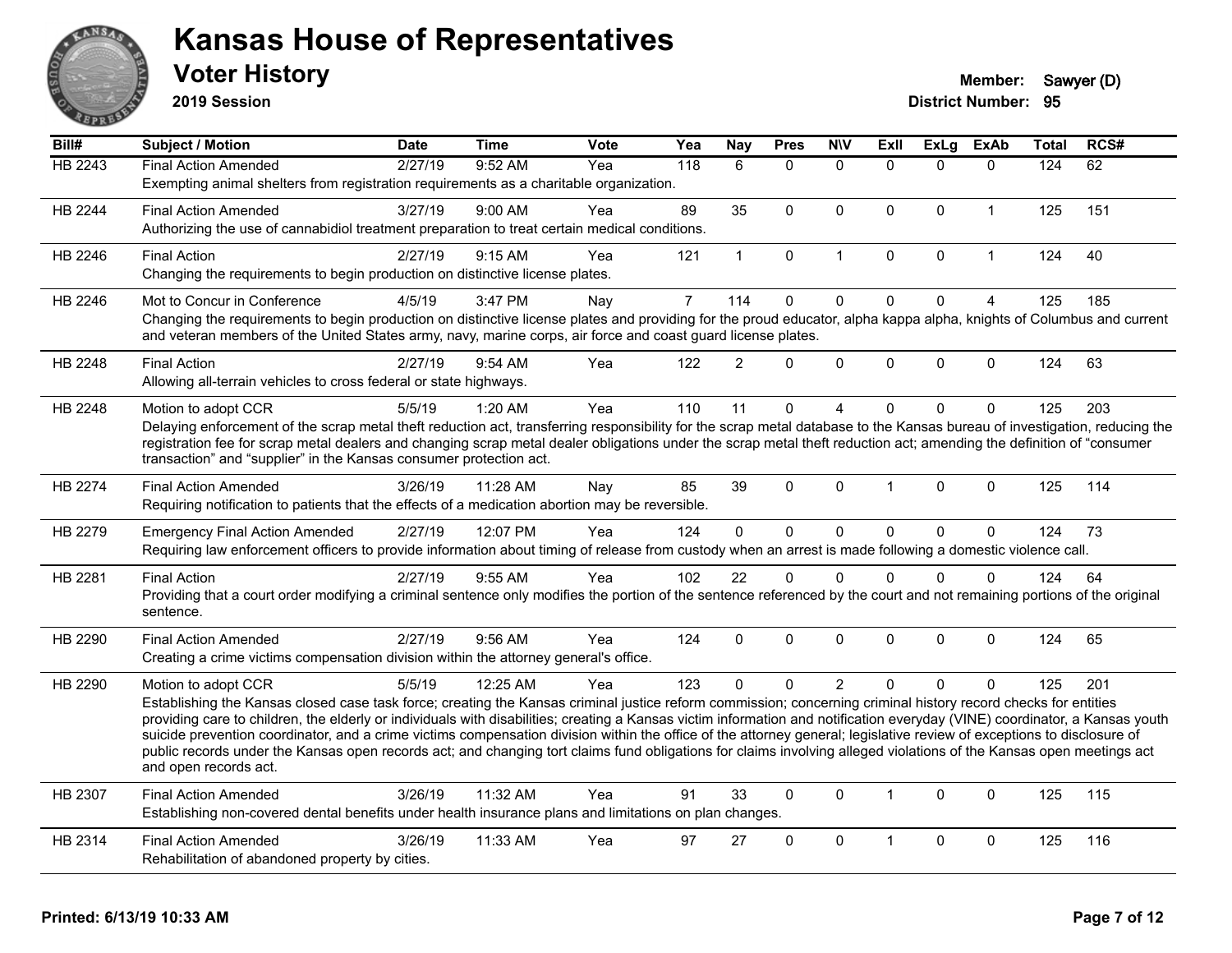

**2019 Session**

| Bill#           | <b>Subject / Motion</b>                                                                                                                                                | <b>Date</b> | <b>Time</b> | <b>Vote</b> | Yea             | <b>Nay</b>      | <b>Pres</b>  | <b>N\V</b>     | ExII           | <b>ExLg</b> | <b>ExAb</b>      | <b>Total</b> | RCS#           |
|-----------------|------------------------------------------------------------------------------------------------------------------------------------------------------------------------|-------------|-------------|-------------|-----------------|-----------------|--------------|----------------|----------------|-------------|------------------|--------------|----------------|
| HB 2326         | <b>Final Action Amended</b>                                                                                                                                            | 3/27/19     | 9:02 AM     | Nay         | $\overline{83}$ | $\overline{41}$ | $\mathbf{0}$ | $\mathbf 0$    | $\Omega$       | $\Omega$    |                  | 125          | 152            |
|                 | Recognizing licenses to carry a concealed firearm issued by other jurisdictions.                                                                                       |             |             |             |                 |                 |              |                |                |             |                  |              |                |
| HB 2336         | <b>Emergency Final Action</b>                                                                                                                                          | 2/27/19     | 12:04 PM    | Yea         | 124             | $\Omega$        | $\Omega$     | $\Omega$       | $\mathbf{0}$   | $\mathbf 0$ | $\mathbf 0$      | 124          | 70             |
|                 | Clarifying when offenders under supervision of the secretary of corrections are awarded jail credit.                                                                   |             |             |             |                 |                 |              |                |                |             |                  |              |                |
| HB 2346         | <b>Emergency Final Action Amended</b>                                                                                                                                  | 2/27/19     | 12:06 PM    | Yea         | 113             | 11              | 0            | 0              | $\pmb{0}$      | 0           | 0                | 124          | 72             |
|                 | Relating to standards for school-administered vision screenings.                                                                                                       |             |             |             |                 |                 |              |                |                |             |                  |              |                |
| HB 2360         | <b>Emergency Final Action Amended</b>                                                                                                                                  | 2/27/19     | 12:05 PM    | Yea         | 124             | $\mathbf 0$     | 0            | $\mathbf 0$    | $\mathbf{0}$   | 0           | $\mathbf{0}$     | 124          | 71             |
|                 | Concerning background checks of employees and volunteers that have unsupervised access to children, the elderly or individuals with disabilities.                      |             |             |             |                 |                 |              |                |                |             |                  |              |                |
| HB 2365         | <b>Final Action</b>                                                                                                                                                    | 2/26/19     | 9:24 AM     | Yea         | 122             | 0               | $\Omega$     |                | $\Omega$       | $\Omega$    |                  | 124          | 39             |
|                 | Providing for confidential communications of Kansas national guard members in peer support counseling sessions.                                                        |             |             |             |                 |                 |              |                |                |             |                  |              |                |
| HB 2365         | Mot to Concur in Conference                                                                                                                                            | 4/4/19      | 2:42 PM     | Yea         | 121             | $\mathbf 1$     | $\Omega$     | $\overline{2}$ | $\mathbf{0}$   | $\Omega$    | $\mathbf{1}$     | 125          | 167            |
|                 | Providing for confidential communications of Kansas national guard members in peer support counseling sessions.                                                        |             |             |             |                 |                 |              |                |                |             |                  |              |                |
| HB 2369         | <b>Final Action Amended</b>                                                                                                                                            | 3/27/19     | $9:03$ AM   | Yea         | 114             | 10              | $\mathbf{0}$ | 0              | $\mathbf{0}$   | $\Omega$    |                  | 125          | 153            |
|                 | Authorizing the secretary of transportation to designate toll projects on new and existing highways and changing financing requirements for toll or turnpike projects. |             |             |             |                 |                 |              |                |                |             |                  |              |                |
| HB 2371         | <b>Final Action Amended</b>                                                                                                                                            | 3/27/19     | 9:04 AM     | Yea         | 102             | 22              | $\Omega$     | $\Omega$       | $\Omega$       | $\Omega$    | $\overline{1}$   | 125          | 154            |
|                 | Providing for an increase in permit fees for oversize or overweight vehicles and requiring registration for escort vehicle service operators.                          |             |             |             |                 |                 |              |                |                |             |                  |              |                |
| HB 2372         | <b>Final Action Amended</b>                                                                                                                                            | 3/27/19     | $9:06$ AM   | Yea         | 73              | 51              | 0            | 0              | $\Omega$       | 0           | $\mathbf{1}$     | 125          | 155            |
|                 | Providing for an increase in registration fees for electric and hybrid vehicles.                                                                                       |             |             |             |                 |                 |              |                |                |             |                  |              |                |
| HB 2389         | <b>Final Action Amended</b>                                                                                                                                            | 3/26/19     | 11:35 AM    | Yea         | 122             | $\overline{2}$  | 0            | 0              | $\overline{1}$ | 0           | $\pmb{0}$        | 125          | 117            |
|                 | Requiring electronic prescriptions for certain controlled substances.                                                                                                  |             |             |             |                 |                 |              |                |                |             |                  |              |                |
| HB 2396         | <b>Final Action Amended</b>                                                                                                                                            | 3/26/19     | 11:36 AM    | Yea         | 97              | 27              | 0            | $\mathbf 0$    | $\overline{1}$ | $\Omega$    | $\mathbf 0$      | 125          | 118            |
|                 | Allowing use of certified drug abuse treatment programs for certain offenders convicted of unlawful cultivation or distribution of controlled substances.              |             |             |             |                 |                 |              |                |                |             |                  |              |                |
| HB 2402         | <b>Final Action Amended</b>                                                                                                                                            | 3/27/19     | $9:08$ AM   | Yea         | 106             | 18              | 0            | $\Omega$       | $\Omega$       | $\Omega$    | -1               | 125          | 156            |
|                 | Authorizing certain business entities to hire physicians and chiropractors.                                                                                            |             |             |             |                 |                 |              |                |                |             |                  |              |                |
| <b>HCR 5015</b> | <b>EFA Amend and Debate</b>                                                                                                                                            | 5/29/19     | 11:33 AM    | Yea         | 116             | $\Omega$        | $\mathbf 0$  | 0              | $\mathbf{0}$   | 0           | $\boldsymbol{9}$ | 125          | 204            |
|                 | Ratifying and providing for continuation of the May 9, 2019, state of disaster emergency declaration for certain Kansas counties.                                      |             |             |             |                 |                 |              |                |                |             |                  |              |                |
| HR 6004         | <b>Final Action Amended</b>                                                                                                                                            | 1/23/19     | 11:14 AM    | Yea         | 104             | 15              | 0            | 0              | $\overline{2}$ | $\mathbf 0$ | 4                | 125          | $\overline{7}$ |
|                 | Permanent rules of the House of Representatives for the 2019-2020 biennium.                                                                                            |             |             |             |                 |                 |              |                |                |             |                  |              |                |
| HR 6018         | <b>Final Action</b>                                                                                                                                                    | 3/26/19     | 11:37 AM    | Yea         | 124             | $\mathbf 0$     | 0            | 0              | $\overline{1}$ | 0           | $\mathbf 0$      | 125          | 119            |
|                 | Requesting the federal government address water issues in the Arkansas River basis.                                                                                    |             |             |             |                 |                 |              |                |                |             |                  |              |                |
| SB <sub>9</sub> | <b>Final Action</b>                                                                                                                                                    | 2/22/19     | 11:13 AM    | Yea         | 117             | $\Omega$        | $\mathbf{0}$ | $\Omega$       | 3              | 0           | 5                | 125          | 36             |
|                 | Authorizing the transfer of \$115,000,000 from the state general fund to the Kansas public employees retirement fund during fiscal year 2019.                          |             |             |             |                 |                 |              |                |                |             |                  |              |                |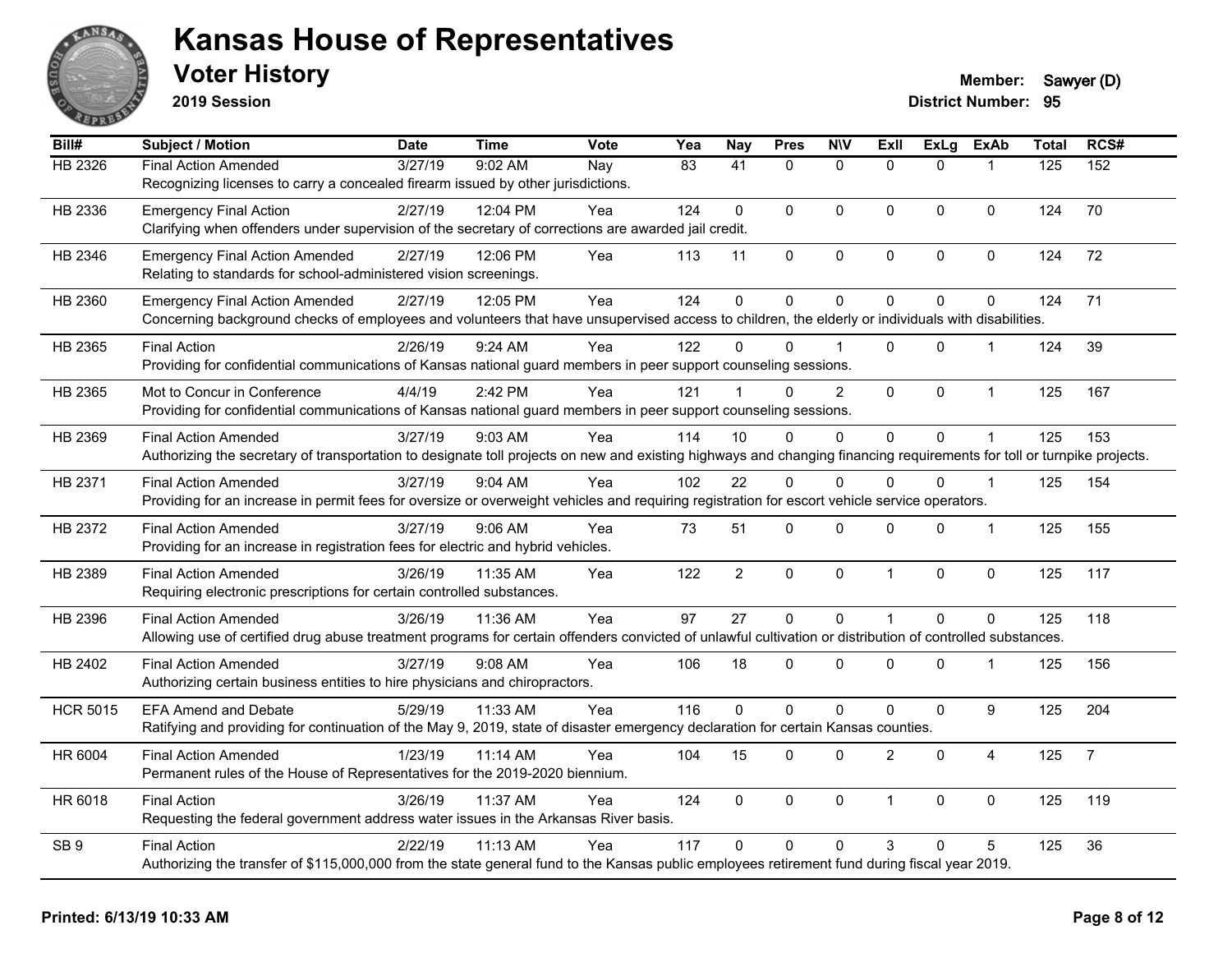

**2019 Session**

| Bill#        | <b>Subject / Motion</b>                                                                                                                                                                                                                                                                                                                                                                                                                                                                                                                                                                                                                                                                                                                                                                                                                                                                                                                                                                                                                                                                                                                                                                                                     | Date    | <b>Time</b> | Vote | Yea              | <b>Nay</b> | <b>Pres</b> | <b>NIV</b>   | ExII         | <b>ExLg</b>  | <b>ExAb</b>    | Total | RCS# |
|--------------|-----------------------------------------------------------------------------------------------------------------------------------------------------------------------------------------------------------------------------------------------------------------------------------------------------------------------------------------------------------------------------------------------------------------------------------------------------------------------------------------------------------------------------------------------------------------------------------------------------------------------------------------------------------------------------------------------------------------------------------------------------------------------------------------------------------------------------------------------------------------------------------------------------------------------------------------------------------------------------------------------------------------------------------------------------------------------------------------------------------------------------------------------------------------------------------------------------------------------------|---------|-------------|------|------------------|------------|-------------|--------------|--------------|--------------|----------------|-------|------|
| <b>SB 15</b> | <b>Final Action Amended</b>                                                                                                                                                                                                                                                                                                                                                                                                                                                                                                                                                                                                                                                                                                                                                                                                                                                                                                                                                                                                                                                                                                                                                                                                 | 3/26/19 | 11:39 AM    | Yea  | $\overline{124}$ | $\Omega$   | $\Omega$    | $\Omega$     |              | $\Omega$     | $\Omega$       | 125   | 120  |
|              | Amending the definition of "service-connected" in the Kansas police and firemen's retirement system.                                                                                                                                                                                                                                                                                                                                                                                                                                                                                                                                                                                                                                                                                                                                                                                                                                                                                                                                                                                                                                                                                                                        |         |             |      |                  |            |             |              |              |              |                |       |      |
| <b>SB 15</b> | Motion to adopt CCR                                                                                                                                                                                                                                                                                                                                                                                                                                                                                                                                                                                                                                                                                                                                                                                                                                                                                                                                                                                                                                                                                                                                                                                                         | 4/4/19  | 2:45 PM     | Yea  | 122              |            | $\Omega$    |              | $\mathbf{0}$ | $\Omega$     |                | 125   | 168  |
|              | Amending public health provisions relating to behavioral sciences regulatory board professional licensure, naturopathic doctor scope of practice and adult care home<br>licensure and receivership.                                                                                                                                                                                                                                                                                                                                                                                                                                                                                                                                                                                                                                                                                                                                                                                                                                                                                                                                                                                                                         |         |             |      |                  |            |             |              |              |              |                |       |      |
| <b>SB 16</b> | Final Action Sub Bill                                                                                                                                                                                                                                                                                                                                                                                                                                                                                                                                                                                                                                                                                                                                                                                                                                                                                                                                                                                                                                                                                                                                                                                                       | 3/26/19 | 11:57 AM    | Nay  | 63               | 61         | 0           | $\Omega$     |              | $\Omega$     | 0              | 125   | 121  |
|              | House Substitute for SB 16 by Committee on K-12 Education Budget - Making appropriations for the department of education for FY 2020 and FY 2021 in response to<br>litigation; increasing BASE aid for certain school years; and other amendments related to education.                                                                                                                                                                                                                                                                                                                                                                                                                                                                                                                                                                                                                                                                                                                                                                                                                                                                                                                                                     |         |             |      |                  |            |             |              |              |              |                |       |      |
| <b>SB 16</b> | Motion to adopt CCR                                                                                                                                                                                                                                                                                                                                                                                                                                                                                                                                                                                                                                                                                                                                                                                                                                                                                                                                                                                                                                                                                                                                                                                                         | 4/4/19  | 3:43 PM     | Yea  | 76               | 47         | 0           |              | $\mathbf 0$  | $\Omega$     | 1              | 125   | 170  |
|              | House Substitute for SB 16 by Committee on K-12 Education Budget - Making appropriations for the department of education for FY 2020 and FY 2021 in response to<br>litigation; increasing BASE aid for certain school years; and other amendments related to education.                                                                                                                                                                                                                                                                                                                                                                                                                                                                                                                                                                                                                                                                                                                                                                                                                                                                                                                                                     |         |             |      |                  |            |             |              |              |              |                |       |      |
| <b>SB 17</b> | <b>Final Action</b>                                                                                                                                                                                                                                                                                                                                                                                                                                                                                                                                                                                                                                                                                                                                                                                                                                                                                                                                                                                                                                                                                                                                                                                                         | 3/13/19 | 11:23 AM    | Yea  | 101              | 22         | 0           | 0            | $\mathbf 0$  | 0            | 1              | 124   | 85   |
|              | Requiring class M driver's licenses when operating a motorcycle registered under a temporary permit.                                                                                                                                                                                                                                                                                                                                                                                                                                                                                                                                                                                                                                                                                                                                                                                                                                                                                                                                                                                                                                                                                                                        |         |             |      |                  |            |             |              |              |              |                |       |      |
| <b>SB 18</b> | <b>Final Action Amended</b>                                                                                                                                                                                                                                                                                                                                                                                                                                                                                                                                                                                                                                                                                                                                                                                                                                                                                                                                                                                                                                                                                                                                                                                                 | 3/26/19 | 11:59 AM    | Yea  | 124              | $\Omega$   | 0           | $\mathbf 0$  | $\mathbf{1}$ | $\mathbf{0}$ | $\mathbf 0$    | 125   | 122  |
|              | Providing a process for the attorney general to enter into diversion agreements.                                                                                                                                                                                                                                                                                                                                                                                                                                                                                                                                                                                                                                                                                                                                                                                                                                                                                                                                                                                                                                                                                                                                            |         |             |      |                  |            |             |              |              |              |                |       |      |
| <b>SB 18</b> | Motion to adopt CCR<br>Providing a process for the attorney general to enter into diversion agreements; authorizing certain entities to access a criminal defendant's presentence investigation<br>report; amending the crime of counterfeiting currency; clarifying the definition of comparable offense under the Kansas criminal code, the timing of claiming error on<br>appeal, and the grounds for a motion to correct an illegal sentence; allowing use of certified drug abuse treatment programs for certain offenders convicted of unlawful<br>cultivation or distribution of controlled substances; amending available sanctions for violation of condition of postrelease supervision; increasing criminal penalties for<br>abuse of a child and involuntary manslaughter when the victim is under 6 years of age and making a presumption of unfitness against any parent convicted of either<br>crime; exempting certain victims from being considered an aggressor or participant as a mitigating factor when considering a departure sentence; requiring law<br>enforcement officers to provide information about timing of release from custody when an arrest is made following a domestic violence call. | 4/5/19  | 10:33 AM    | Yea  | 123              | $\Omega$   | 0           | 0            | $\Omega$     | 0            | $\overline{2}$ | 125   | 171  |
| <b>SB 20</b> | <b>Final Action Amended</b><br>Extending the judicial branch surcharge to fund the costs of non-judicial personnel.                                                                                                                                                                                                                                                                                                                                                                                                                                                                                                                                                                                                                                                                                                                                                                                                                                                                                                                                                                                                                                                                                                         | 3/26/19 | 12:00 PM    | Yea  | 118              | 6          | $\Omega$    | $\Omega$     |              | $\Omega$     | 0              | 125   | 123  |
| <b>SB 20</b> | Motion to adopt CCR                                                                                                                                                                                                                                                                                                                                                                                                                                                                                                                                                                                                                                                                                                                                                                                                                                                                                                                                                                                                                                                                                                                                                                                                         | 4/4/19  | 2:49 PM     | Yea  | 120              | 3          | 0           | $\mathbf{1}$ | $\mathbf 0$  | 0            | 1              | 125   | 169  |
|              | Extending the judicial branch surcharge to fund the costs of non-judicial personnel; extending recognition of tribal court judgments pursuant to supreme court rules.                                                                                                                                                                                                                                                                                                                                                                                                                                                                                                                                                                                                                                                                                                                                                                                                                                                                                                                                                                                                                                                       |         |             |      |                  |            |             |              |              |              |                |       |      |
| <b>SB 22</b> | <b>Final Action Amended</b>                                                                                                                                                                                                                                                                                                                                                                                                                                                                                                                                                                                                                                                                                                                                                                                                                                                                                                                                                                                                                                                                                                                                                                                                 | 3/8/19  | 8:46 AM     | Nay  | 76               | 43         | 0           | $\Omega$     | <sup>0</sup> |              |                | 124   | 79   |
|              | Kansas itemized deductions, election, providing for deferred foreign income, global intangible low-taxed income, business interest, capital contributions and FDIC<br>premiums income tax modifications; sales and compensating use tax, imposition of tax, nexus, remote sellers, marketplace facilitators, rate of tax on food and food<br>ingredients.                                                                                                                                                                                                                                                                                                                                                                                                                                                                                                                                                                                                                                                                                                                                                                                                                                                                   |         |             |      |                  |            |             |              |              |              |                |       |      |
| <b>SB 25</b> | <b>Final Action Sub Bill</b>                                                                                                                                                                                                                                                                                                                                                                                                                                                                                                                                                                                                                                                                                                                                                                                                                                                                                                                                                                                                                                                                                                                                                                                                | 3/26/19 | 12:04 PM    | Yea  | 99               | 25         | $\Omega$    | $\mathbf{0}$ |              | $\Omega$     | $\Omega$       | 125   | 124  |
|              | House Substitute for SB 25 by Committee on Appropriations - Appropriations for FY 2019, FY 2020, FY 2021 and FY 2022 for various sate agencies.                                                                                                                                                                                                                                                                                                                                                                                                                                                                                                                                                                                                                                                                                                                                                                                                                                                                                                                                                                                                                                                                             |         |             |      |                  |            |             |              |              |              |                |       |      |
| <b>SB 25</b> | Motion to Adopt CCR                                                                                                                                                                                                                                                                                                                                                                                                                                                                                                                                                                                                                                                                                                                                                                                                                                                                                                                                                                                                                                                                                                                                                                                                         | 5/3/19  | 10:30 PM    | Nay  | 42               | 81         | 0           |              | $\mathbf{0}$ | 0            |                | 125   | 194  |
|              | House Substitute for SB 25 by Committee on Appropriations - Appropriations for FY 2019, FY 2020, FY 2021 and FY 2022 for various sate agencies.                                                                                                                                                                                                                                                                                                                                                                                                                                                                                                                                                                                                                                                                                                                                                                                                                                                                                                                                                                                                                                                                             |         |             |      |                  |            |             |              |              |              |                |       |      |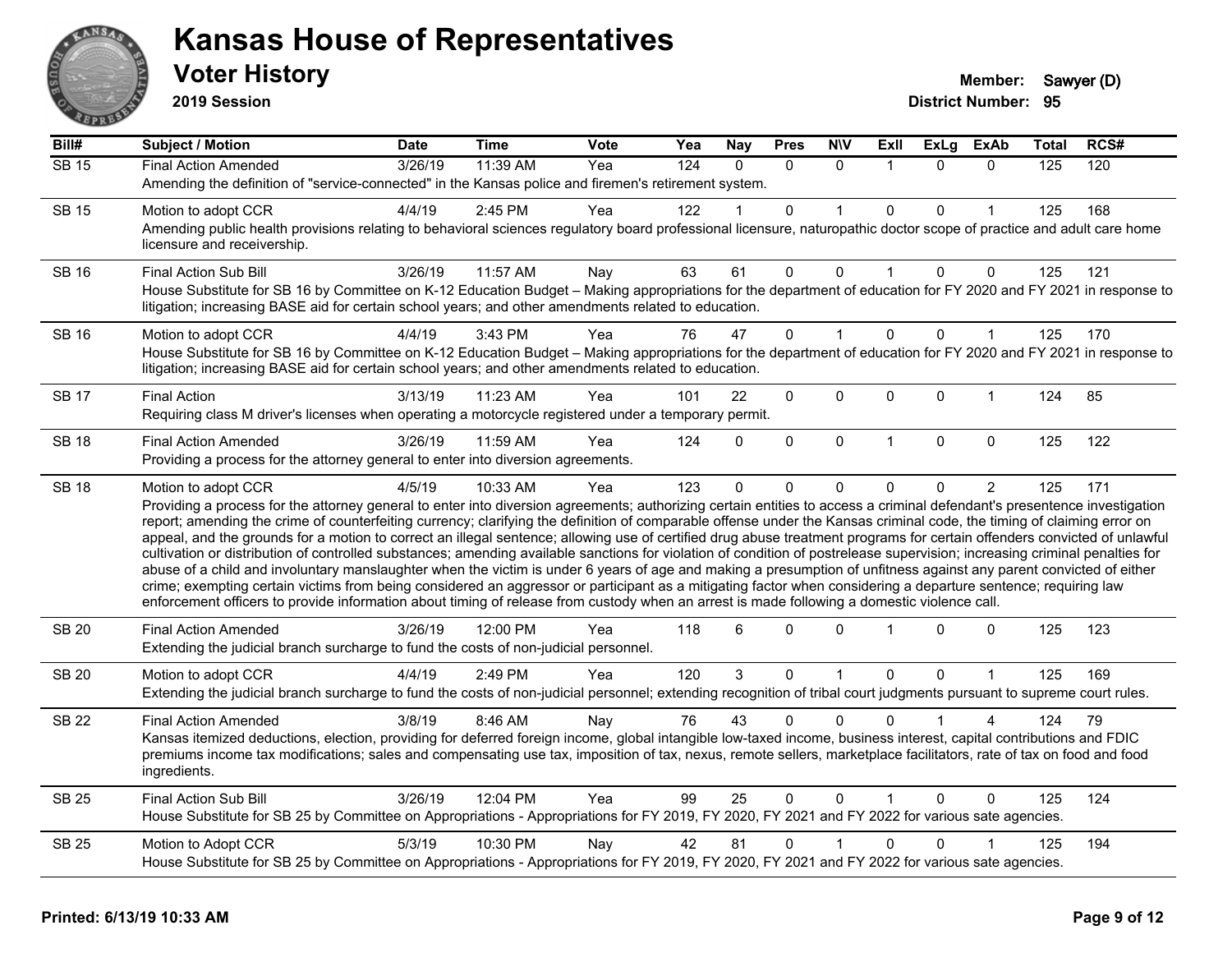

**2019 Session**

**Voter History Member:** Sawyer (D)

| Bill#        | <b>Subject / Motion</b>                                                                                                                                                        | <b>Date</b> | <b>Time</b> | <b>Vote</b> | Yea | <b>Nay</b>      | <b>Pres</b> | <b>NIV</b>     | ExII           | <b>ExLg</b> | <b>ExAb</b>    | Total          | RCS# |
|--------------|--------------------------------------------------------------------------------------------------------------------------------------------------------------------------------|-------------|-------------|-------------|-----|-----------------|-------------|----------------|----------------|-------------|----------------|----------------|------|
| <b>SB 25</b> | Motion to adopt CCR                                                                                                                                                            | 5/4/19      | 8:50 PM     | Nay         | 79  | $\overline{45}$ | $\Omega$    | $\Omega$       | $\Omega$       | $\Omega$    |                | $\frac{1}{25}$ | 195  |
|              | House Substitute for SB 25 by Committee on Appropriations - Appropriations for FY 2019, FY 2020, FY 2021 and FY 2022 for various sate agencies.                                |             |             |             |     |                 |             |                |                |             |                |                |      |
| <b>SB 25</b> | Consideration of Veto                                                                                                                                                          | 5/29/19     | 1:35 PM     | Nay         | 86  | 30              | $\Omega$    | $\Omega$       | $\Omega$       | 0           | 9              | 125            | 206  |
|              | House Substitute for SB 25 by Committee on Appropriations - Appropriations for FY 2019, FY 2020, FY 2021 and FY 2022 for various sate agencies.                                |             |             |             |     |                 |             |                |                |             |                |                |      |
| <b>SB 28</b> | <b>Final Action Amended</b>                                                                                                                                                    | 3/26/19     | 12:05 PM    | Yea         | 123 | $\mathbf{1}$    | $\mathbf 0$ | $\mathbf 0$    | $\mathbf{1}$   | $\Omega$    | $\mathbf 0$    | 125            | 125  |
|              | Updating the expiration date of risk-based capital instructions.                                                                                                               |             |             |             |     |                 |             |                |                |             |                |                |      |
| <b>SB 28</b> | Motion to adopt CCR                                                                                                                                                            | 5/5/19      | 12:16 AM    | Yea         | 87  | 36              | $\mathbf 0$ | $\overline{2}$ | $\Omega$       | $\mathbf 0$ | $\Omega$       | 125            | 199  |
|              | Creating an affirmative defense to the crime of possession of a controlled substance for possession of certain medical treatments; amending podiatrist qualifications.         |             |             |             |     |                 |             |                |                |             |                |                |      |
|              |                                                                                                                                                                                |             |             |             |     |                 |             |                |                |             |                |                |      |
| <b>SB 39</b> | <b>Final Action</b><br>Compensation for warranty services under the vehicle dealers and manufacturers licensing act.                                                           | 3/13/19     | 11:24 AM    | Yea         | 122 | $\mathbf 1$     | $\Omega$    | $\mathbf 0$    | $\Omega$       | 0           | $\mathbf 1$    | 124            | 86   |
|              |                                                                                                                                                                                |             |             |             |     |                 |             |                |                |             |                |                |      |
| <b>SB 40</b> | <b>Final Action</b>                                                                                                                                                            | 3/20/19     | 11:28 AM    | Yea         | 123 | $\mathbf 0$     | $\mathbf 0$ | $\mathbf 0$    | $\mathbf{0}$   | 0           | $\overline{2}$ | 125            | 89   |
|              | Removing expired warning provision for approach of an emergency vehicle traffic violation.                                                                                     |             |             |             |     |                 |             |                |                |             |                |                |      |
| <b>SB 41</b> | <b>Final Action</b>                                                                                                                                                            | 3/20/19     | 11:36 AM    | Yea         | 109 | 14              | $\Omega$    | $\mathbf 0$    | $\Omega$       | $\Omega$    | $\overline{2}$ | 125            | 90   |
|              | Clarifying that a violation of the statute requiring seat belt use is a traffic infraction.                                                                                    |             |             |             |     |                 |             |                |                |             |                |                |      |
| <b>SB 53</b> | <b>Final Action Amended</b>                                                                                                                                                    | 3/26/19     | 12:07 PM    | Yea         | 88  | 36              | 0           | $\mathbf 0$    | $\mathbf{1}$   | 0           | $\mathbf 0$    | 125            | 126  |
|              | Designating the official red and white wine grapes of Kansas.                                                                                                                  |             |             |             |     |                 |             |                |                |             |                |                |      |
| <b>SB 53</b> | Motion to adopt CCR                                                                                                                                                            | 5/5/19      | 12:20 AM    | Yea         | 123 | $\mathbf 0$     | $\mathbf 0$ | $\overline{c}$ | $\mathbf 0$    | 0           | $\pmb{0}$      | 125            | 200  |
|              | Updating certain emergency medical services-related statutes.                                                                                                                  |             |             |             |     |                 |             |                |                |             |                |                |      |
|              |                                                                                                                                                                                |             |             |             |     |                 |             |                |                |             |                |                |      |
| <b>SB 59</b> | <b>Final Action</b>                                                                                                                                                            | 3/20/19     | 11:38 AM    | Yea         | 115 | 8               | $\mathbf 0$ | $\mathbf 0$    | $\mathbf 0$    | $\mathbf 0$ | $\overline{2}$ | 125            | 91   |
|              | Eudora community library district act.                                                                                                                                         |             |             |             |     |                 |             |                |                |             |                |                |      |
| SB 60        | <b>Final Action</b>                                                                                                                                                            | 3/26/19     | 12:08 PM    | Yea         | 107 | 17              | 0           | $\pmb{0}$      | $\mathbf{1}$   | 0           | $\mathbf 0$    | 125            | 127  |
|              | Amending Kansas real estate commission licensing provisions for brokers and sales persons.                                                                                     |             |             |             |     |                 |             |                |                |             |                |                |      |
| SB 63        | <b>Final Action Amended</b>                                                                                                                                                    | 3/26/19     | 12:09 PM    | Yea         | 124 | $\mathbf 0$     | 0           | $\pmb{0}$      | $\overline{1}$ | 0           | $\pmb{0}$      | 125            | 128  |
|              | Allowing cities to authorize the use of transportation network company signs in vehicles.                                                                                      |             |             |             |     |                 |             |                |                |             |                |                |      |
| SB 63        | Motion to adopt CCR                                                                                                                                                            | 4/5/19      | 3:31 PM     | Yea         | 101 | 20              | $\Omega$    | $\Omega$       | $\Omega$       | $\Omega$    | $\overline{4}$ | 125            | 184  |
|              | Allowing lighting devices in transportation network company vehicles; regulating the operation of electric-assisted scooters; allowing for the installation of certain light   |             |             |             |     |                 |             |                |                |             |                |                |      |
|              | screening material on windshields; allowing all-terrain and work-site utility vehicles to operate on a federal or state highway; requiring vehicles to stop for on-track train |             |             |             |     |                 |             |                |                |             |                |                |      |
|              | equipment                                                                                                                                                                      |             |             |             |     |                 |             |                |                |             |                |                |      |
| SB 66        | <b>Final Action Amended</b>                                                                                                                                                    | 3/26/19     | 12:10 PM    | Yea         | 123 | $\mathbf{1}$    | $\Omega$    | $\mathbf 0$    | $\mathbf{1}$   | $\Omega$    | $\mathbf 0$    | 125            | 129  |
|              | Exempting certain domestic insurers from filing enterprise risk reports.                                                                                                       |             |             |             |     |                 |             |                |                |             |                |                |      |
| SB 67        | <b>Final Action Amended</b>                                                                                                                                                    | 3/26/19     | 12:11 PM    | Yea         | 124 | $\mathbf 0$     | 0           | $\mathbf 0$    | $\mathbf{1}$   | 0           | $\mathbf 0$    | 125            | 130  |
|              | Requiring notification to patients that the effects of a medication abortion may be reversible.                                                                                |             |             |             |     |                 |             |                |                |             |                |                |      |
|              |                                                                                                                                                                                |             |             |             |     |                 |             |                |                |             |                |                |      |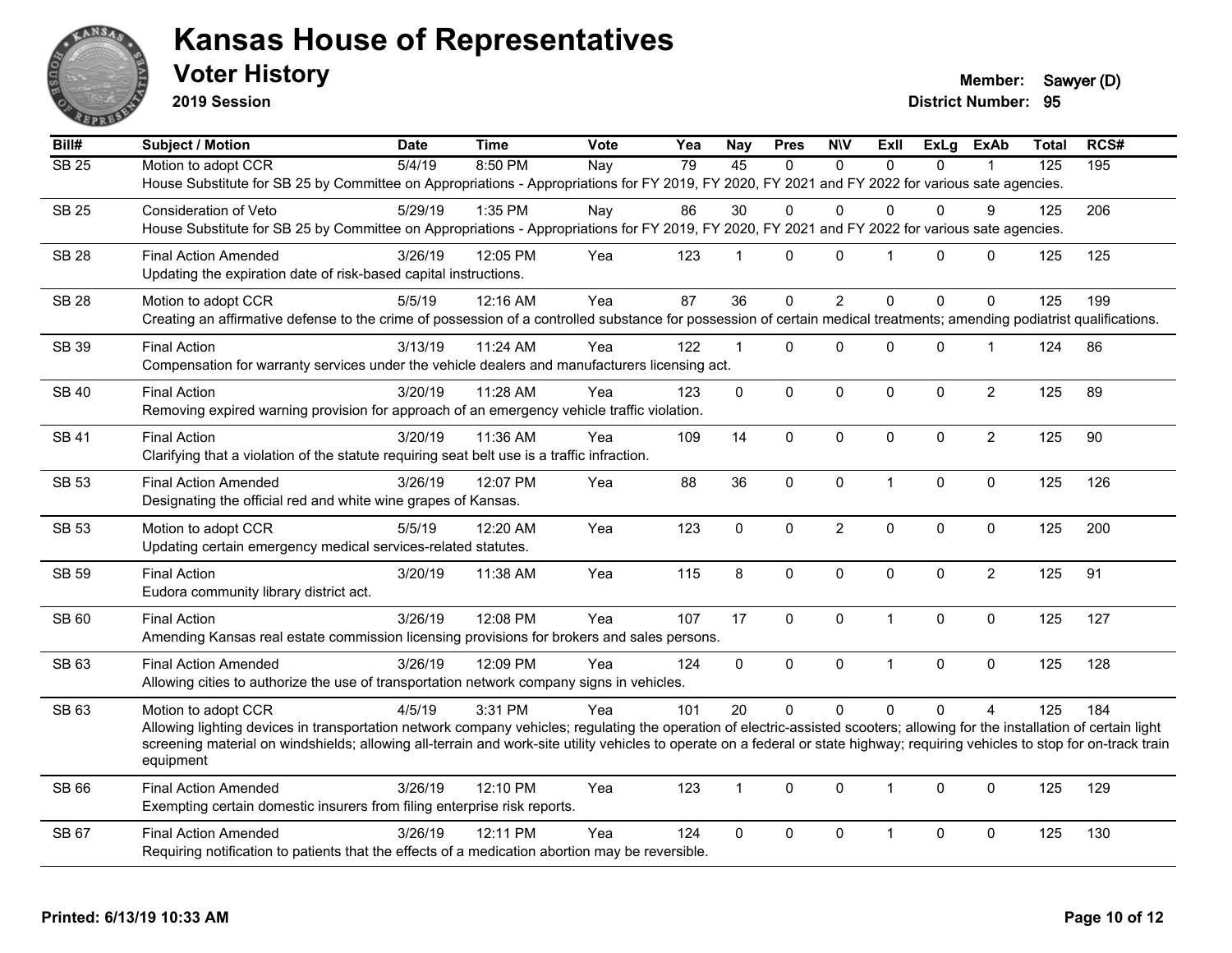

**2019 Session**

| Bill#        | <b>Subject / Motion</b>                                                                                                                                                   | <b>Date</b> | <b>Time</b> | Vote | Yea | <b>Nay</b>             | <b>Pres</b>    | <b>NIV</b>   | <b>ExII</b>          | ExLg         | <b>ExAb</b>    | <b>Total</b> | RCS# |
|--------------|---------------------------------------------------------------------------------------------------------------------------------------------------------------------------|-------------|-------------|------|-----|------------------------|----------------|--------------|----------------------|--------------|----------------|--------------|------|
| <b>SB 67</b> | Motion to adopt CCR                                                                                                                                                       | 4/5/19      | 5:24 PM     | Nay  | 85  | 35                     | $\Omega$       | $\mathbf{0}$ | $\Omega$             | $\Omega$     | 5              | 125          | 188  |
|              | Requiring notification to patients that the effects of a medication abortion may be reversible.                                                                           |             |             |      |     |                        |                |              |                      |              |                |              |      |
| SB 67        | Consideration of Veto                                                                                                                                                     | 5/1/19      | 1:02 PM     | Nay  | 82  | 43                     | $\Omega$       | $\mathbf{0}$ | $\Omega$             | $\mathbf{0}$ | $\Omega$       | 125          | 190  |
|              | Requiring notification to patients that the effects of a medication abortion may be reversible.                                                                           |             |             |      |     |                        |                |              |                      |              |                |              |      |
| SB 68        | <b>Final Action</b>                                                                                                                                                       | 3/26/19     | 12:13 PM    | Yea  | 112 | 12                     | 0              | $\pmb{0}$    | $\mathbf{1}$         | 0            | $\mathbf 0$    | 125          | 131  |
|              | Prohibiting cities from requiring a valid contract franchise ordinance for the provision of wireless telecommunications services.                                         |             |             |      |     |                        |                |              |                      |              |                |              |      |
| SB 69        | <b>Final Action Amended</b>                                                                                                                                               | 3/26/19     | 12:15 PM    | Yea  | 117 |                        | $\Omega$       | $\Omega$     | $\blacktriangleleft$ | $\Omega$     | $\Omega$       | 125          | 132  |
|              | Substitute for SB 69 by Committee on Utilities - Requiring an electric rate study of certain electric utilities.                                                          |             |             |      |     |                        |                |              |                      |              |                |              |      |
| <b>SB70</b>  | <b>Final Action Amended</b>                                                                                                                                               | 3/27/19     | 9:09 AM     | Yea  | 119 | 5                      | $\Omega$       | $\mathbf 0$  | $\Omega$             | 0            | $\mathbf{1}$   | 125          | 157  |
|              | Allowing for temporary permits for the selling and serving of alcoholic liquor.                                                                                           |             |             |      |     |                        |                |              |                      |              |                |              |      |
| <b>SB 70</b> | Motion to adopt CCR                                                                                                                                                       | 4/5/19      | 11:02 AM    | Yea  | 119 | $\boldsymbol{\Lambda}$ | $\Omega$       | $\mathbf 0$  | $\Omega$             | $\Omega$     | $\overline{2}$ | 125          | 173  |
|              | Alcoholic liquor amendments relating to temporary permits, delivery of alcoholic liquors to consumers, common consumption areas and producer permits.                     |             |             |      |     |                        |                |              |                      |              |                |              |      |
| <b>SB 71</b> | <b>Final Action</b>                                                                                                                                                       | 3/26/19     | 12:16 PM    | Yea  | 123 |                        | $\Omega$       | $\mathbf 0$  | $\blacktriangleleft$ | $\Omega$     | $\Omega$       | 125          | 133  |
|              | Eliminating the expiration of the postsecondary technical education authority and requiring a report to the legislature.                                                  |             |             |      |     |                        |                |              |                      |              |                |              |      |
| <b>SB77</b>  | <b>Final Action Amended</b>                                                                                                                                               | 3/26/19     | 12:17 PM    | Yea  | 124 | $\Omega$               | $\Omega$       | $\mathbf 0$  | 1                    | $\mathbf{0}$ | $\Omega$       | 125          | 134  |
|              | Requiring the department for children and families to offer services to children with problem sexual behavior and to such child's family.                                 |             |             |      |     |                        |                |              |                      |              |                |              |      |
| <b>SB78</b>  | <b>Final Action Amended</b>                                                                                                                                               | 3/26/19     | 12:18 PM    | Yea  | 123 |                        | $\Omega$       | $\mathbf{0}$ |                      | $\Omega$     | $\mathbf 0$    | 125          | 135  |
|              | Regulating assignment of rights or benefits to a residential contractor under a property and casualty insurance policy insuring residential real estate.                  |             |             |      |     |                        |                |              |                      |              |                |              |      |
| <b>SB78</b>  | Motion to Adopt CCR                                                                                                                                                       | 4/5/19      | 10:50 AM    | Yea  | 100 | 23                     | $\Omega$       | $\Omega$     | $\Omega$             | $\Omega$     | $\overline{2}$ | 125          | 172  |
|              | Regulating assignment of rights or benefits to a residential contractor under a property and casualty insurance policy insuring residential real estate; enacting housing |             |             |      |     |                        |                |              |                      |              |                |              |      |
|              | protections for victims of domestic violence, sexual assault, human trafficking or stalking.                                                                              |             |             |      |     |                        |                |              |                      |              |                |              |      |
| <b>SB 82</b> | <b>Final Action</b>                                                                                                                                                       | 3/26/19     | 12:19 PM    | Yea  | 124 | 0                      | $\Omega$       | $\mathbf 0$  | 1                    | $\Omega$     | $\mathbf 0$    | 125          | 136  |
|              | Updating the state banking code.                                                                                                                                          |             |             |      |     |                        |                |              |                      |              |                |              |      |
| <b>SB 90</b> | <b>Final Action</b>                                                                                                                                                       | 3/26/19     | 12:20 PM    | Yea  | 122 | $\overline{2}$         | $\Omega$       | $\mathbf 0$  | 1                    | $\Omega$     | $\mathbf 0$    | 125          | 137  |
|              | Extending the tax credit under the center for entrepreneurship act to financial institutions and increasing the annual tax credit limit for all contributors.             |             |             |      |     |                        |                |              |                      |              |                |              |      |
| <b>SB 94</b> | <b>Final Action</b>                                                                                                                                                       | 3/26/19     | 12:22 PM    | Yea  | 120 | 4                      | $\overline{0}$ | $\mathbf 0$  | $\overline{1}$       | 0            | 0              | 125          | 138  |
|              | Establishing a minimum course duration for motor vehicle accident prevention courses.                                                                                     |             |             |      |     |                        |                |              |                      |              |                |              |      |
| <b>SB 97</b> | <b>Final Action</b>                                                                                                                                                       | 3/26/19     | 12:23 PM    | Yea  | 124 | $\mathbf{0}$           | $\Omega$       | $\mathbf{0}$ | $\mathbf{1}$         | $\Omega$     | $\Omega$       | 125          | 139  |
|              | Division of vehicles registering fleet vehicles.                                                                                                                          |             |             |      |     |                        |                |              |                      |              |                |              |      |
| SB 105       | <b>Final Action</b>                                                                                                                                                       | 3/25/19     | 10:33 AM    | Yea  | 124 | 0                      | 0              | $\mathbf{0}$ | $\mathbf 1$          | $\mathbf{0}$ | $\Omega$       | 125          | 103  |
|              | Elections; cities; date for taking office.                                                                                                                                |             |             |      |     |                        |                |              |                      |              |                |              |      |